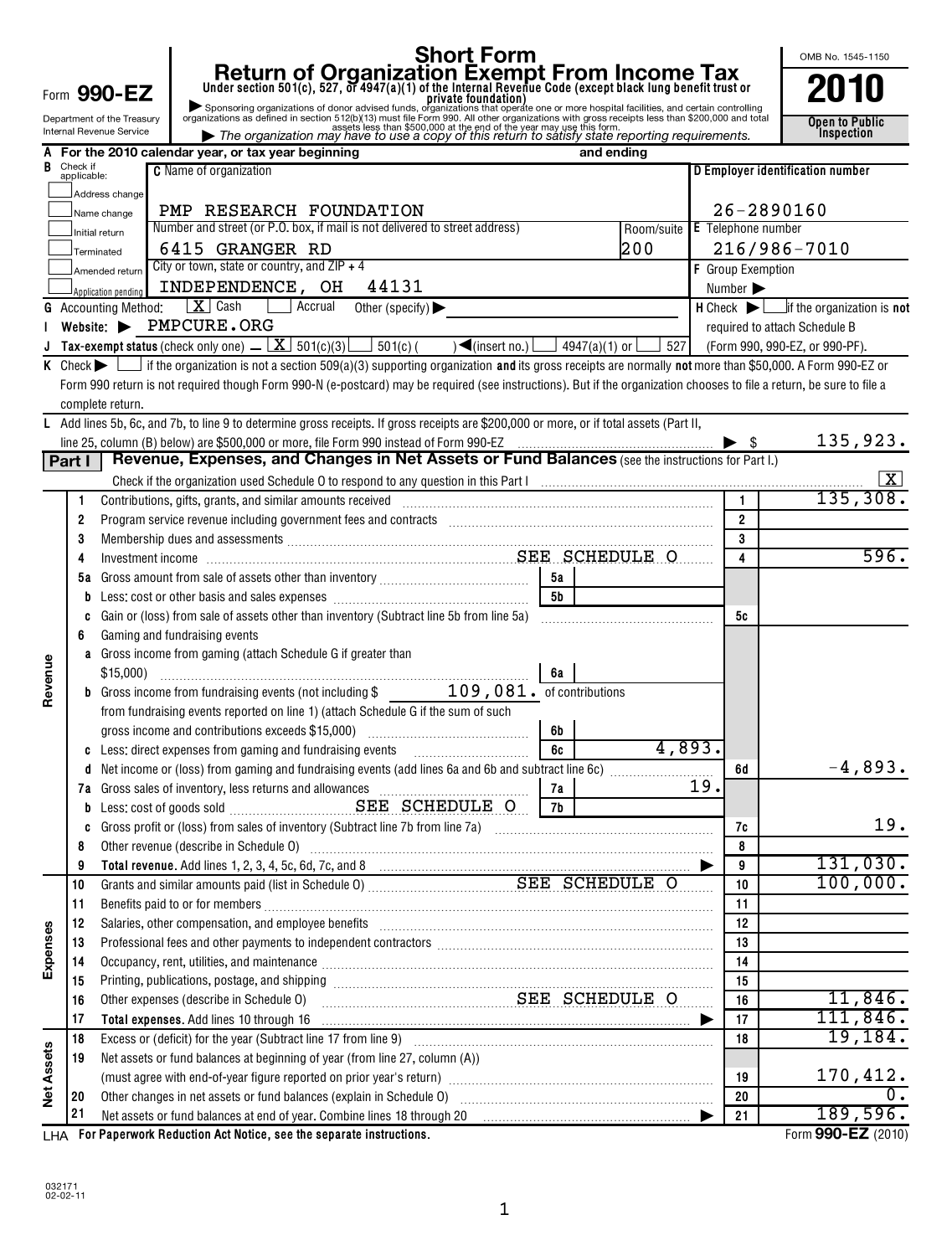|    | Form 990-EZ (2010) PMP RESEARCH FOUNDATION                                                                                                                                                                                     |                                                                         |                              |                      | 26-2890160                                                               |                            | Page 2           |
|----|--------------------------------------------------------------------------------------------------------------------------------------------------------------------------------------------------------------------------------|-------------------------------------------------------------------------|------------------------------|----------------------|--------------------------------------------------------------------------|----------------------------|------------------|
|    | Part II<br><b>Balance Sheets.</b> (see the instructions for Part II.)                                                                                                                                                          |                                                                         |                              |                      |                                                                          |                            |                  |
|    |                                                                                                                                                                                                                                |                                                                         |                              |                      |                                                                          |                            |                  |
|    |                                                                                                                                                                                                                                |                                                                         | (A) Beginning of year        |                      |                                                                          | (B) End of year            |                  |
| 22 | Cash, savings, and investments [111] contains a series of the same scale in the same scale in the same scale i                                                                                                                 |                                                                         | 170,412.                     | 22                   |                                                                          | 189,596.                   |                  |
| 23 |                                                                                                                                                                                                                                |                                                                         |                              | 23                   |                                                                          |                            |                  |
| 24 |                                                                                                                                                                                                                                |                                                                         |                              | 24                   |                                                                          |                            |                  |
| 25 |                                                                                                                                                                                                                                |                                                                         | 170,412.                     | 25                   |                                                                          | 189,596.                   |                  |
| 26 | Total liabilities (describe in Schedule 0) [11] [12] matter contracts and the schedule point of the state state of the state state state state state state state state state state state state state state state state state s |                                                                         | 0.                           | 26                   |                                                                          |                            | 0.               |
| 27 | Net assets or fund balances (line 27 of column (B) must agree with line 21)                                                                                                                                                    |                                                                         | 170,412.                     | 27                   |                                                                          | 189,596.                   |                  |
|    | Part III   Statement of Program Service Accomplishments (see the instructions for Part III.)                                                                                                                                   |                                                                         |                              |                      |                                                                          | <b>Expenses</b>            |                  |
|    |                                                                                                                                                                                                                                |                                                                         |                              | $\boxed{\textbf{X}}$ | (Required for section<br>$\frac{1}{2}01(c)(3)$ and $\frac{501(c)(4)}{2}$ |                            |                  |
|    | What is the organization's primary exempt purpose? SEE SCHEDULE O                                                                                                                                                              |                                                                         |                              |                      | organizations and section                                                |                            |                  |
|    | Describe what was achieved in carrying out the organization's exempt purposes. In a clear and concise manner, describe                                                                                                         |                                                                         |                              |                      | 4947(a)(1) trusts; optional                                              |                            |                  |
|    | the services provided, the number of persons benefited, and other relevant information for each program title.                                                                                                                 |                                                                         |                              |                      | for others.)                                                             |                            |                  |
|    | 28 TWO RESEARCH GRANTS MADE                                                                                                                                                                                                    |                                                                         |                              |                      |                                                                          |                            |                  |
|    |                                                                                                                                                                                                                                |                                                                         |                              |                      |                                                                          |                            |                  |
|    |                                                                                                                                                                                                                                |                                                                         |                              |                      |                                                                          |                            |                  |
|    | (Grants \$                                                                                                                                                                                                                     |                                                                         |                              |                      | 28a                                                                      |                            |                  |
| 29 |                                                                                                                                                                                                                                |                                                                         |                              |                      |                                                                          |                            |                  |
|    |                                                                                                                                                                                                                                |                                                                         |                              |                      |                                                                          |                            |                  |
|    |                                                                                                                                                                                                                                |                                                                         |                              |                      |                                                                          |                            |                  |
|    | (Grants \$                                                                                                                                                                                                                     |                                                                         |                              |                      | 29a                                                                      |                            |                  |
| 30 |                                                                                                                                                                                                                                |                                                                         |                              |                      |                                                                          |                            |                  |
|    |                                                                                                                                                                                                                                |                                                                         |                              |                      |                                                                          |                            |                  |
|    |                                                                                                                                                                                                                                |                                                                         |                              |                      |                                                                          |                            |                  |
|    | (Grants \$                                                                                                                                                                                                                     |                                                                         |                              |                      | 30al                                                                     |                            |                  |
|    |                                                                                                                                                                                                                                |                                                                         |                              |                      |                                                                          |                            |                  |
|    | (Grants \$                                                                                                                                                                                                                     | ) If this amount includes foreign grants, check here                    |                              |                      | 31a                                                                      |                            |                  |
|    |                                                                                                                                                                                                                                |                                                                         |                              |                      |                                                                          |                            |                  |
|    |                                                                                                                                                                                                                                |                                                                         |                              |                      |                                                                          |                            |                  |
|    | 32 Total program service expenses (add lines 28a through 31a)                                                                                                                                                                  |                                                                         |                              |                      | 32                                                                       |                            | $\overline{0}$ . |
|    | Part IV   List of Officers, Directors, Trustees, and Key Employees. List each one even if not compensated. (see the instructions for Part IV.)                                                                                 |                                                                         |                              |                      |                                                                          |                            |                  |
|    | Check if the organization used Schedule O to respond to any question in this Part IV [111] [11] Check if the organization used Schedule O to respond to any question in this Part IV                                           |                                                                         |                              |                      |                                                                          |                            |                  |
|    |                                                                                                                                                                                                                                | (b) Title and average hours $ $ (c) Compensation<br>per week devoted to |                              |                      | (d) Contributions<br>to employee                                         | (e) Expense<br>account and |                  |
|    | (a) Name and address                                                                                                                                                                                                           | position                                                                | (If not paid, enter<br>-0-.) |                      | benefit plans &<br>deferred                                              | other allowances           |                  |
|    |                                                                                                                                                                                                                                |                                                                         |                              |                      | compensation                                                             |                            |                  |
|    | LISA KURTZ LUCIANO                                                                                                                                                                                                             | PRESIDENT                                                               |                              |                      |                                                                          |                            |                  |
|    |                                                                                                                                                                                                                                | 2.00                                                                    | $0$ .                        |                      | 0.1                                                                      |                            | $0$ .            |
|    | GERALD LEWANDOWSKI                                                                                                                                                                                                             | VICE-PRESIDENT                                                          |                              |                      |                                                                          |                            |                  |
|    |                                                                                                                                                                                                                                | 2.00                                                                    | 0.                           |                      | 0.                                                                       |                            | 0.               |
|    | <b>JAMES P CARROLL</b>                                                                                                                                                                                                         | VICE-PRESIDENT                                                          |                              |                      |                                                                          |                            |                  |
|    |                                                                                                                                                                                                                                | 2.00                                                                    | 0.                           |                      | 0.                                                                       |                            | 0.               |
|    | <b>MICHAEL DVORSKY</b>                                                                                                                                                                                                         | VICE-PRESIDENT                                                          |                              |                      |                                                                          |                            |                  |
|    |                                                                                                                                                                                                                                | 2.00                                                                    | 0.                           |                      | 0.                                                                       |                            | 0.               |
|    | <b>JUDITH CULBERTSON</b>                                                                                                                                                                                                       | VICE-PRESIDENT                                                          |                              |                      |                                                                          |                            |                  |
|    |                                                                                                                                                                                                                                | 2.00                                                                    | 0.                           |                      | 0.                                                                       |                            | 0.               |
|    | DANIEL LUCIANO                                                                                                                                                                                                                 | <b>SECRETARY</b>                                                        |                              |                      |                                                                          |                            |                  |
|    |                                                                                                                                                                                                                                | 2.00                                                                    | 0.                           |                      | 0.                                                                       |                            | 0.               |
|    | <b>SUSAN ORTEGA</b>                                                                                                                                                                                                            | <b>DIRECTOR</b>                                                         |                              |                      |                                                                          |                            |                  |
|    |                                                                                                                                                                                                                                | 2.00                                                                    | 0.                           |                      | 0.                                                                       |                            | 0.               |
|    |                                                                                                                                                                                                                                |                                                                         |                              |                      |                                                                          |                            |                  |
|    |                                                                                                                                                                                                                                |                                                                         |                              |                      |                                                                          |                            |                  |
|    |                                                                                                                                                                                                                                |                                                                         |                              |                      |                                                                          |                            |                  |
|    |                                                                                                                                                                                                                                |                                                                         |                              |                      |                                                                          |                            |                  |
|    |                                                                                                                                                                                                                                |                                                                         |                              |                      |                                                                          |                            |                  |
|    |                                                                                                                                                                                                                                |                                                                         |                              |                      |                                                                          |                            |                  |
|    |                                                                                                                                                                                                                                |                                                                         |                              |                      |                                                                          |                            |                  |
|    |                                                                                                                                                                                                                                |                                                                         |                              |                      |                                                                          |                            |                  |
|    |                                                                                                                                                                                                                                |                                                                         |                              |                      |                                                                          |                            |                  |

Form (2010) **990-EZ**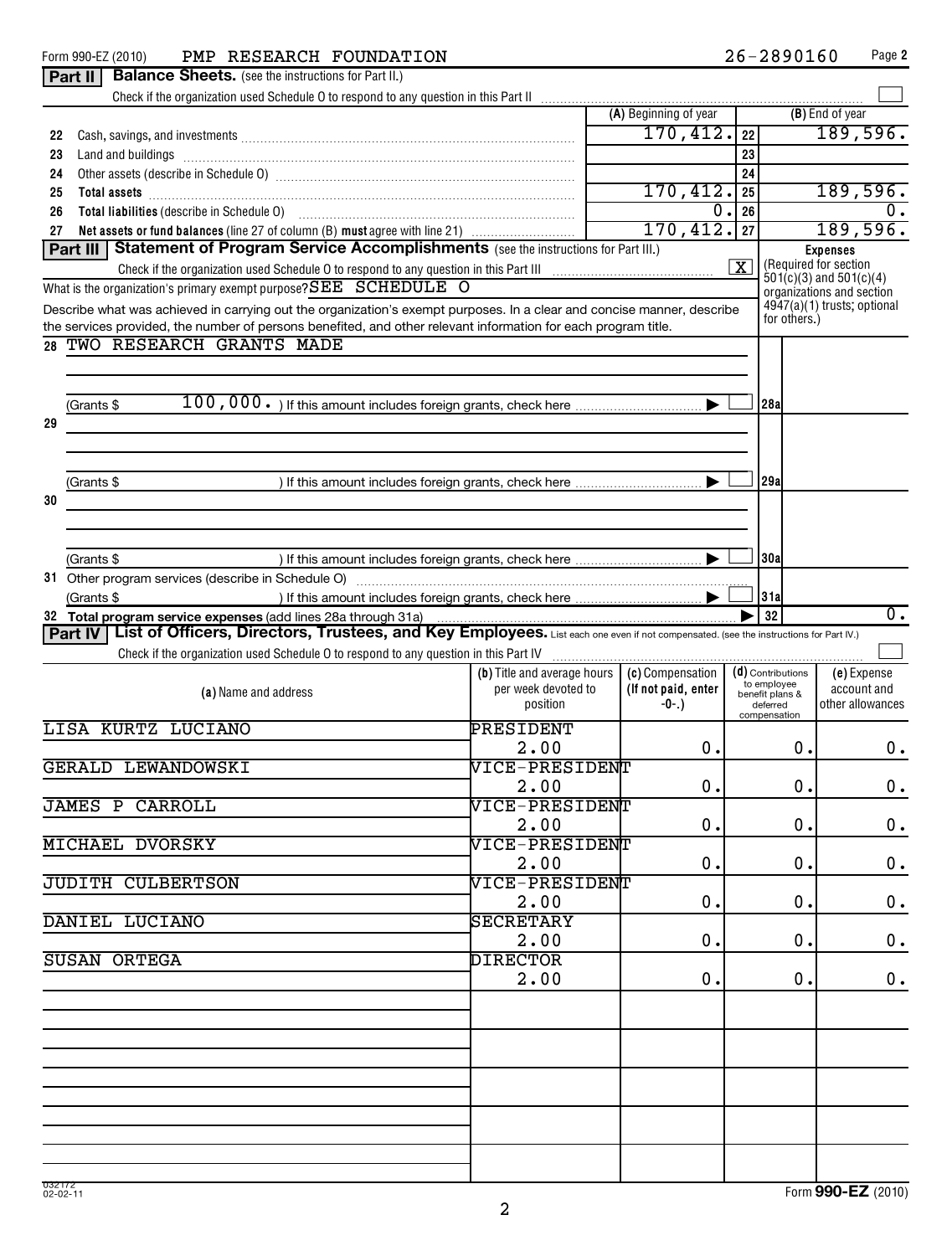| $\lfloor x \rfloor$<br>Check if the organization used Schedule O to respond to any question in this Part V<br>Yesl<br>Did the organization engage in any activity not previously reported to the IRS? If "Yes," provide a detailed description of each activity in<br>33<br>X<br>Schedule 0<br>33<br>Were any significant changes made to the organizing or governing documents? If "Yes," attach a conformed copy of the amended<br>34<br>x<br>34<br>documents if they reflect a change to the organization's name. Otherwise, explain the change on Schedule O (see instructions)<br>If the organization had income from business activities, such as those reported on lines 2, 6a, and 7a (among others), but not<br>35<br>reported on Form 990-T, explain in Schedule O why the organization did not report the income on Form 990-T.<br>a Did the organization have unrelated business gross income of \$1,000 or more or was it a section $501(c)(4)$ , $501(c)(5)$ , or<br>x<br>35a<br>N/R<br>35 <sub>b</sub><br>Did the organization undergo a liquidation, dissolution, termination, or significant disposition of net assets during the year? If "Yes,"<br>36<br>x<br>36<br>0.<br>x<br>37 <sub>b</sub><br>38a Did the organization borrow from, or make any loans to, any officer, director, trustee, or key employee or were any such loans made<br>x<br>38a<br>38 <sub>b</sub><br>N/A<br>Section 501(c)(7) organizations. Enter:<br>39<br>N/A<br>39a<br>N/A<br>39 <sub>b</sub><br>40a Section 501(c)(3) organizations. Enter amount of tax imposed on the organization during the year under:<br>0.<br>$0 \cdot$ ; section 4912 $\triangleright$ 0 $\cdot$ ; section 4955 $\triangleright$<br>section $4911$<br><b>b</b> Section 501(c)(3) and 501(c)(4) organizations. Did the organization engage in any section 4958 excess benefit transaction during the<br>year, or did it engage in an excess benefit transaction in a prior year, that has not been reported on any of its prior Forms 990 or 990-EZ?<br>х<br>If "Yes," complete Schedule L, Part I<br>40b<br>c Section $501(c)(3)$ and $501(c)(4)$ organizations. Enter amount of tax imposed on organization managers<br>0.<br>or disqualified persons during the year under sections 4912, 4955, and 4958 [11] [12] [12] [13] [13] [13] [13]<br>d Section $501(c)(3)$ and $501(c)(4)$ organizations. Enter amount of tax on line 40c reimbursed by the<br>$0$ .<br>organization<br>e All organizations. At any time during the tax year, was the organization a party to a prohibited tax shelter<br>x<br>transaction? If "Yes," complete Form 8886-T<br>40e<br>41 List the states with which a copy of this return is filed. $\triangleright$ OH, PA, VA<br>Telephone no. 216/986-7010<br>42a The organization's books are in care of $\blacktriangleright$ LISA KURTZ LUCIANO<br>$ZIP + 4$ $\rightarrow$ 44131<br>Located at $\triangleright$ 6415 GRANGER RD, INDEPENDENCE, OH<br><b>b</b> At any time during the calendar year, did the organization have an interest in or a signature or other authority<br>Yes No<br>over a financial account in a foreign country (such as a bank account, securities account, or other financial<br>$\overline{\text{X}}$<br>42 <sub>b</sub><br>account)?<br>If "Yes," enter the name of the foreign country:<br>See the instructions for exceptions and filing requirements for Form TD F 90-22.1, Report of Foreign Bank and Financial Accounts.<br>х<br>42c<br>If "Yes," enter the name of the foreign country: $\blacktriangleright$<br>Section 4947(a)(1) nonexempt charitable trusts filing Form 990-EZ in lieu of Form 1041 - Check here manufactured than the substitution of the section 4947(a)(1) nonexempt charitable trusts filing Form 990-EZ in lieu of For<br>43<br>N/A<br>Yes No<br>44 a Did the organization maintain any donor advised funds during the year? If "Yes," Form 990 must be completed instead of<br>х<br>Form 990-EZ<br>44a<br>b Did the organization operate one or more hospital facilities during the year? If "Yes," Form 990 must be completed instead<br>х<br>44b<br>$\overline{\texttt{x}}$<br>44c<br>d If "Yes" to line 44c, has the organization filed a Form 720 to report these payments? If "No," provide an explanation<br>44d | Part V<br>Other Information (Note the statement requirements in the instructions for Part V.) |  |    |
|----------------------------------------------------------------------------------------------------------------------------------------------------------------------------------------------------------------------------------------------------------------------------------------------------------------------------------------------------------------------------------------------------------------------------------------------------------------------------------------------------------------------------------------------------------------------------------------------------------------------------------------------------------------------------------------------------------------------------------------------------------------------------------------------------------------------------------------------------------------------------------------------------------------------------------------------------------------------------------------------------------------------------------------------------------------------------------------------------------------------------------------------------------------------------------------------------------------------------------------------------------------------------------------------------------------------------------------------------------------------------------------------------------------------------------------------------------------------------------------------------------------------------------------------------------------------------------------------------------------------------------------------------------------------------------------------------------------------------------------------------------------------------------------------------------------------------------------------------------------------------------------------------------------------------------------------------------------------------------------------------------------------------------------------------------------------------------------------------------------------------------------------------------------------------------------------------------------------------------------------------------------------------------------------------------------------------------------------------------------------------------------------------------------------------------------------------------------------------------------------------------------------------------------------------------------------------------------------------------------------------------------------------------------------------------------------------------------------------------------------------------------------------------------------------------------------------------------------------------------------------------------------------------------------------------------------------------------------------------------------------------------------------------------------------------------------------------------------------------------------------------------------------------------------------------------------------------------------------------------------------------------------------------------------------------------------------------------------------------------------------------------------------------------------------------------------------------------------------------------------------------------------------------------------------------------------------------------------------------------------------------------------------------------------------------------------------------------------------------------------------------------------------------------------------------------------------------------------------------------------------------------------------------------------------------------------------------------------------------------------------------------------------------------------------------------------------------------------------------------------------------------------------------------------------------------------------------------------------------------------------------------------------------------------|-----------------------------------------------------------------------------------------------|--|----|
|                                                                                                                                                                                                                                                                                                                                                                                                                                                                                                                                                                                                                                                                                                                                                                                                                                                                                                                                                                                                                                                                                                                                                                                                                                                                                                                                                                                                                                                                                                                                                                                                                                                                                                                                                                                                                                                                                                                                                                                                                                                                                                                                                                                                                                                                                                                                                                                                                                                                                                                                                                                                                                                                                                                                                                                                                                                                                                                                                                                                                                                                                                                                                                                                                                                                                                                                                                                                                                                                                                                                                                                                                                                                                                                                                                                                                                                                                                                                                                                                                                                                                                                                                                                                                                                                                              |                                                                                               |  |    |
|                                                                                                                                                                                                                                                                                                                                                                                                                                                                                                                                                                                                                                                                                                                                                                                                                                                                                                                                                                                                                                                                                                                                                                                                                                                                                                                                                                                                                                                                                                                                                                                                                                                                                                                                                                                                                                                                                                                                                                                                                                                                                                                                                                                                                                                                                                                                                                                                                                                                                                                                                                                                                                                                                                                                                                                                                                                                                                                                                                                                                                                                                                                                                                                                                                                                                                                                                                                                                                                                                                                                                                                                                                                                                                                                                                                                                                                                                                                                                                                                                                                                                                                                                                                                                                                                                              |                                                                                               |  | No |
|                                                                                                                                                                                                                                                                                                                                                                                                                                                                                                                                                                                                                                                                                                                                                                                                                                                                                                                                                                                                                                                                                                                                                                                                                                                                                                                                                                                                                                                                                                                                                                                                                                                                                                                                                                                                                                                                                                                                                                                                                                                                                                                                                                                                                                                                                                                                                                                                                                                                                                                                                                                                                                                                                                                                                                                                                                                                                                                                                                                                                                                                                                                                                                                                                                                                                                                                                                                                                                                                                                                                                                                                                                                                                                                                                                                                                                                                                                                                                                                                                                                                                                                                                                                                                                                                                              |                                                                                               |  |    |
|                                                                                                                                                                                                                                                                                                                                                                                                                                                                                                                                                                                                                                                                                                                                                                                                                                                                                                                                                                                                                                                                                                                                                                                                                                                                                                                                                                                                                                                                                                                                                                                                                                                                                                                                                                                                                                                                                                                                                                                                                                                                                                                                                                                                                                                                                                                                                                                                                                                                                                                                                                                                                                                                                                                                                                                                                                                                                                                                                                                                                                                                                                                                                                                                                                                                                                                                                                                                                                                                                                                                                                                                                                                                                                                                                                                                                                                                                                                                                                                                                                                                                                                                                                                                                                                                                              |                                                                                               |  |    |
|                                                                                                                                                                                                                                                                                                                                                                                                                                                                                                                                                                                                                                                                                                                                                                                                                                                                                                                                                                                                                                                                                                                                                                                                                                                                                                                                                                                                                                                                                                                                                                                                                                                                                                                                                                                                                                                                                                                                                                                                                                                                                                                                                                                                                                                                                                                                                                                                                                                                                                                                                                                                                                                                                                                                                                                                                                                                                                                                                                                                                                                                                                                                                                                                                                                                                                                                                                                                                                                                                                                                                                                                                                                                                                                                                                                                                                                                                                                                                                                                                                                                                                                                                                                                                                                                                              |                                                                                               |  |    |
|                                                                                                                                                                                                                                                                                                                                                                                                                                                                                                                                                                                                                                                                                                                                                                                                                                                                                                                                                                                                                                                                                                                                                                                                                                                                                                                                                                                                                                                                                                                                                                                                                                                                                                                                                                                                                                                                                                                                                                                                                                                                                                                                                                                                                                                                                                                                                                                                                                                                                                                                                                                                                                                                                                                                                                                                                                                                                                                                                                                                                                                                                                                                                                                                                                                                                                                                                                                                                                                                                                                                                                                                                                                                                                                                                                                                                                                                                                                                                                                                                                                                                                                                                                                                                                                                                              |                                                                                               |  |    |
|                                                                                                                                                                                                                                                                                                                                                                                                                                                                                                                                                                                                                                                                                                                                                                                                                                                                                                                                                                                                                                                                                                                                                                                                                                                                                                                                                                                                                                                                                                                                                                                                                                                                                                                                                                                                                                                                                                                                                                                                                                                                                                                                                                                                                                                                                                                                                                                                                                                                                                                                                                                                                                                                                                                                                                                                                                                                                                                                                                                                                                                                                                                                                                                                                                                                                                                                                                                                                                                                                                                                                                                                                                                                                                                                                                                                                                                                                                                                                                                                                                                                                                                                                                                                                                                                                              |                                                                                               |  |    |
|                                                                                                                                                                                                                                                                                                                                                                                                                                                                                                                                                                                                                                                                                                                                                                                                                                                                                                                                                                                                                                                                                                                                                                                                                                                                                                                                                                                                                                                                                                                                                                                                                                                                                                                                                                                                                                                                                                                                                                                                                                                                                                                                                                                                                                                                                                                                                                                                                                                                                                                                                                                                                                                                                                                                                                                                                                                                                                                                                                                                                                                                                                                                                                                                                                                                                                                                                                                                                                                                                                                                                                                                                                                                                                                                                                                                                                                                                                                                                                                                                                                                                                                                                                                                                                                                                              |                                                                                               |  |    |
|                                                                                                                                                                                                                                                                                                                                                                                                                                                                                                                                                                                                                                                                                                                                                                                                                                                                                                                                                                                                                                                                                                                                                                                                                                                                                                                                                                                                                                                                                                                                                                                                                                                                                                                                                                                                                                                                                                                                                                                                                                                                                                                                                                                                                                                                                                                                                                                                                                                                                                                                                                                                                                                                                                                                                                                                                                                                                                                                                                                                                                                                                                                                                                                                                                                                                                                                                                                                                                                                                                                                                                                                                                                                                                                                                                                                                                                                                                                                                                                                                                                                                                                                                                                                                                                                                              |                                                                                               |  |    |
|                                                                                                                                                                                                                                                                                                                                                                                                                                                                                                                                                                                                                                                                                                                                                                                                                                                                                                                                                                                                                                                                                                                                                                                                                                                                                                                                                                                                                                                                                                                                                                                                                                                                                                                                                                                                                                                                                                                                                                                                                                                                                                                                                                                                                                                                                                                                                                                                                                                                                                                                                                                                                                                                                                                                                                                                                                                                                                                                                                                                                                                                                                                                                                                                                                                                                                                                                                                                                                                                                                                                                                                                                                                                                                                                                                                                                                                                                                                                                                                                                                                                                                                                                                                                                                                                                              |                                                                                               |  |    |
|                                                                                                                                                                                                                                                                                                                                                                                                                                                                                                                                                                                                                                                                                                                                                                                                                                                                                                                                                                                                                                                                                                                                                                                                                                                                                                                                                                                                                                                                                                                                                                                                                                                                                                                                                                                                                                                                                                                                                                                                                                                                                                                                                                                                                                                                                                                                                                                                                                                                                                                                                                                                                                                                                                                                                                                                                                                                                                                                                                                                                                                                                                                                                                                                                                                                                                                                                                                                                                                                                                                                                                                                                                                                                                                                                                                                                                                                                                                                                                                                                                                                                                                                                                                                                                                                                              |                                                                                               |  |    |
|                                                                                                                                                                                                                                                                                                                                                                                                                                                                                                                                                                                                                                                                                                                                                                                                                                                                                                                                                                                                                                                                                                                                                                                                                                                                                                                                                                                                                                                                                                                                                                                                                                                                                                                                                                                                                                                                                                                                                                                                                                                                                                                                                                                                                                                                                                                                                                                                                                                                                                                                                                                                                                                                                                                                                                                                                                                                                                                                                                                                                                                                                                                                                                                                                                                                                                                                                                                                                                                                                                                                                                                                                                                                                                                                                                                                                                                                                                                                                                                                                                                                                                                                                                                                                                                                                              |                                                                                               |  |    |
|                                                                                                                                                                                                                                                                                                                                                                                                                                                                                                                                                                                                                                                                                                                                                                                                                                                                                                                                                                                                                                                                                                                                                                                                                                                                                                                                                                                                                                                                                                                                                                                                                                                                                                                                                                                                                                                                                                                                                                                                                                                                                                                                                                                                                                                                                                                                                                                                                                                                                                                                                                                                                                                                                                                                                                                                                                                                                                                                                                                                                                                                                                                                                                                                                                                                                                                                                                                                                                                                                                                                                                                                                                                                                                                                                                                                                                                                                                                                                                                                                                                                                                                                                                                                                                                                                              |                                                                                               |  |    |
|                                                                                                                                                                                                                                                                                                                                                                                                                                                                                                                                                                                                                                                                                                                                                                                                                                                                                                                                                                                                                                                                                                                                                                                                                                                                                                                                                                                                                                                                                                                                                                                                                                                                                                                                                                                                                                                                                                                                                                                                                                                                                                                                                                                                                                                                                                                                                                                                                                                                                                                                                                                                                                                                                                                                                                                                                                                                                                                                                                                                                                                                                                                                                                                                                                                                                                                                                                                                                                                                                                                                                                                                                                                                                                                                                                                                                                                                                                                                                                                                                                                                                                                                                                                                                                                                                              |                                                                                               |  |    |
|                                                                                                                                                                                                                                                                                                                                                                                                                                                                                                                                                                                                                                                                                                                                                                                                                                                                                                                                                                                                                                                                                                                                                                                                                                                                                                                                                                                                                                                                                                                                                                                                                                                                                                                                                                                                                                                                                                                                                                                                                                                                                                                                                                                                                                                                                                                                                                                                                                                                                                                                                                                                                                                                                                                                                                                                                                                                                                                                                                                                                                                                                                                                                                                                                                                                                                                                                                                                                                                                                                                                                                                                                                                                                                                                                                                                                                                                                                                                                                                                                                                                                                                                                                                                                                                                                              |                                                                                               |  |    |
|                                                                                                                                                                                                                                                                                                                                                                                                                                                                                                                                                                                                                                                                                                                                                                                                                                                                                                                                                                                                                                                                                                                                                                                                                                                                                                                                                                                                                                                                                                                                                                                                                                                                                                                                                                                                                                                                                                                                                                                                                                                                                                                                                                                                                                                                                                                                                                                                                                                                                                                                                                                                                                                                                                                                                                                                                                                                                                                                                                                                                                                                                                                                                                                                                                                                                                                                                                                                                                                                                                                                                                                                                                                                                                                                                                                                                                                                                                                                                                                                                                                                                                                                                                                                                                                                                              |                                                                                               |  |    |
|                                                                                                                                                                                                                                                                                                                                                                                                                                                                                                                                                                                                                                                                                                                                                                                                                                                                                                                                                                                                                                                                                                                                                                                                                                                                                                                                                                                                                                                                                                                                                                                                                                                                                                                                                                                                                                                                                                                                                                                                                                                                                                                                                                                                                                                                                                                                                                                                                                                                                                                                                                                                                                                                                                                                                                                                                                                                                                                                                                                                                                                                                                                                                                                                                                                                                                                                                                                                                                                                                                                                                                                                                                                                                                                                                                                                                                                                                                                                                                                                                                                                                                                                                                                                                                                                                              |                                                                                               |  |    |
|                                                                                                                                                                                                                                                                                                                                                                                                                                                                                                                                                                                                                                                                                                                                                                                                                                                                                                                                                                                                                                                                                                                                                                                                                                                                                                                                                                                                                                                                                                                                                                                                                                                                                                                                                                                                                                                                                                                                                                                                                                                                                                                                                                                                                                                                                                                                                                                                                                                                                                                                                                                                                                                                                                                                                                                                                                                                                                                                                                                                                                                                                                                                                                                                                                                                                                                                                                                                                                                                                                                                                                                                                                                                                                                                                                                                                                                                                                                                                                                                                                                                                                                                                                                                                                                                                              |                                                                                               |  |    |
|                                                                                                                                                                                                                                                                                                                                                                                                                                                                                                                                                                                                                                                                                                                                                                                                                                                                                                                                                                                                                                                                                                                                                                                                                                                                                                                                                                                                                                                                                                                                                                                                                                                                                                                                                                                                                                                                                                                                                                                                                                                                                                                                                                                                                                                                                                                                                                                                                                                                                                                                                                                                                                                                                                                                                                                                                                                                                                                                                                                                                                                                                                                                                                                                                                                                                                                                                                                                                                                                                                                                                                                                                                                                                                                                                                                                                                                                                                                                                                                                                                                                                                                                                                                                                                                                                              |                                                                                               |  |    |
|                                                                                                                                                                                                                                                                                                                                                                                                                                                                                                                                                                                                                                                                                                                                                                                                                                                                                                                                                                                                                                                                                                                                                                                                                                                                                                                                                                                                                                                                                                                                                                                                                                                                                                                                                                                                                                                                                                                                                                                                                                                                                                                                                                                                                                                                                                                                                                                                                                                                                                                                                                                                                                                                                                                                                                                                                                                                                                                                                                                                                                                                                                                                                                                                                                                                                                                                                                                                                                                                                                                                                                                                                                                                                                                                                                                                                                                                                                                                                                                                                                                                                                                                                                                                                                                                                              |                                                                                               |  |    |
|                                                                                                                                                                                                                                                                                                                                                                                                                                                                                                                                                                                                                                                                                                                                                                                                                                                                                                                                                                                                                                                                                                                                                                                                                                                                                                                                                                                                                                                                                                                                                                                                                                                                                                                                                                                                                                                                                                                                                                                                                                                                                                                                                                                                                                                                                                                                                                                                                                                                                                                                                                                                                                                                                                                                                                                                                                                                                                                                                                                                                                                                                                                                                                                                                                                                                                                                                                                                                                                                                                                                                                                                                                                                                                                                                                                                                                                                                                                                                                                                                                                                                                                                                                                                                                                                                              |                                                                                               |  |    |
|                                                                                                                                                                                                                                                                                                                                                                                                                                                                                                                                                                                                                                                                                                                                                                                                                                                                                                                                                                                                                                                                                                                                                                                                                                                                                                                                                                                                                                                                                                                                                                                                                                                                                                                                                                                                                                                                                                                                                                                                                                                                                                                                                                                                                                                                                                                                                                                                                                                                                                                                                                                                                                                                                                                                                                                                                                                                                                                                                                                                                                                                                                                                                                                                                                                                                                                                                                                                                                                                                                                                                                                                                                                                                                                                                                                                                                                                                                                                                                                                                                                                                                                                                                                                                                                                                              |                                                                                               |  |    |
|                                                                                                                                                                                                                                                                                                                                                                                                                                                                                                                                                                                                                                                                                                                                                                                                                                                                                                                                                                                                                                                                                                                                                                                                                                                                                                                                                                                                                                                                                                                                                                                                                                                                                                                                                                                                                                                                                                                                                                                                                                                                                                                                                                                                                                                                                                                                                                                                                                                                                                                                                                                                                                                                                                                                                                                                                                                                                                                                                                                                                                                                                                                                                                                                                                                                                                                                                                                                                                                                                                                                                                                                                                                                                                                                                                                                                                                                                                                                                                                                                                                                                                                                                                                                                                                                                              |                                                                                               |  |    |
|                                                                                                                                                                                                                                                                                                                                                                                                                                                                                                                                                                                                                                                                                                                                                                                                                                                                                                                                                                                                                                                                                                                                                                                                                                                                                                                                                                                                                                                                                                                                                                                                                                                                                                                                                                                                                                                                                                                                                                                                                                                                                                                                                                                                                                                                                                                                                                                                                                                                                                                                                                                                                                                                                                                                                                                                                                                                                                                                                                                                                                                                                                                                                                                                                                                                                                                                                                                                                                                                                                                                                                                                                                                                                                                                                                                                                                                                                                                                                                                                                                                                                                                                                                                                                                                                                              |                                                                                               |  |    |
|                                                                                                                                                                                                                                                                                                                                                                                                                                                                                                                                                                                                                                                                                                                                                                                                                                                                                                                                                                                                                                                                                                                                                                                                                                                                                                                                                                                                                                                                                                                                                                                                                                                                                                                                                                                                                                                                                                                                                                                                                                                                                                                                                                                                                                                                                                                                                                                                                                                                                                                                                                                                                                                                                                                                                                                                                                                                                                                                                                                                                                                                                                                                                                                                                                                                                                                                                                                                                                                                                                                                                                                                                                                                                                                                                                                                                                                                                                                                                                                                                                                                                                                                                                                                                                                                                              |                                                                                               |  |    |
|                                                                                                                                                                                                                                                                                                                                                                                                                                                                                                                                                                                                                                                                                                                                                                                                                                                                                                                                                                                                                                                                                                                                                                                                                                                                                                                                                                                                                                                                                                                                                                                                                                                                                                                                                                                                                                                                                                                                                                                                                                                                                                                                                                                                                                                                                                                                                                                                                                                                                                                                                                                                                                                                                                                                                                                                                                                                                                                                                                                                                                                                                                                                                                                                                                                                                                                                                                                                                                                                                                                                                                                                                                                                                                                                                                                                                                                                                                                                                                                                                                                                                                                                                                                                                                                                                              |                                                                                               |  |    |
|                                                                                                                                                                                                                                                                                                                                                                                                                                                                                                                                                                                                                                                                                                                                                                                                                                                                                                                                                                                                                                                                                                                                                                                                                                                                                                                                                                                                                                                                                                                                                                                                                                                                                                                                                                                                                                                                                                                                                                                                                                                                                                                                                                                                                                                                                                                                                                                                                                                                                                                                                                                                                                                                                                                                                                                                                                                                                                                                                                                                                                                                                                                                                                                                                                                                                                                                                                                                                                                                                                                                                                                                                                                                                                                                                                                                                                                                                                                                                                                                                                                                                                                                                                                                                                                                                              |                                                                                               |  |    |
|                                                                                                                                                                                                                                                                                                                                                                                                                                                                                                                                                                                                                                                                                                                                                                                                                                                                                                                                                                                                                                                                                                                                                                                                                                                                                                                                                                                                                                                                                                                                                                                                                                                                                                                                                                                                                                                                                                                                                                                                                                                                                                                                                                                                                                                                                                                                                                                                                                                                                                                                                                                                                                                                                                                                                                                                                                                                                                                                                                                                                                                                                                                                                                                                                                                                                                                                                                                                                                                                                                                                                                                                                                                                                                                                                                                                                                                                                                                                                                                                                                                                                                                                                                                                                                                                                              |                                                                                               |  |    |
|                                                                                                                                                                                                                                                                                                                                                                                                                                                                                                                                                                                                                                                                                                                                                                                                                                                                                                                                                                                                                                                                                                                                                                                                                                                                                                                                                                                                                                                                                                                                                                                                                                                                                                                                                                                                                                                                                                                                                                                                                                                                                                                                                                                                                                                                                                                                                                                                                                                                                                                                                                                                                                                                                                                                                                                                                                                                                                                                                                                                                                                                                                                                                                                                                                                                                                                                                                                                                                                                                                                                                                                                                                                                                                                                                                                                                                                                                                                                                                                                                                                                                                                                                                                                                                                                                              |                                                                                               |  |    |
|                                                                                                                                                                                                                                                                                                                                                                                                                                                                                                                                                                                                                                                                                                                                                                                                                                                                                                                                                                                                                                                                                                                                                                                                                                                                                                                                                                                                                                                                                                                                                                                                                                                                                                                                                                                                                                                                                                                                                                                                                                                                                                                                                                                                                                                                                                                                                                                                                                                                                                                                                                                                                                                                                                                                                                                                                                                                                                                                                                                                                                                                                                                                                                                                                                                                                                                                                                                                                                                                                                                                                                                                                                                                                                                                                                                                                                                                                                                                                                                                                                                                                                                                                                                                                                                                                              |                                                                                               |  |    |
|                                                                                                                                                                                                                                                                                                                                                                                                                                                                                                                                                                                                                                                                                                                                                                                                                                                                                                                                                                                                                                                                                                                                                                                                                                                                                                                                                                                                                                                                                                                                                                                                                                                                                                                                                                                                                                                                                                                                                                                                                                                                                                                                                                                                                                                                                                                                                                                                                                                                                                                                                                                                                                                                                                                                                                                                                                                                                                                                                                                                                                                                                                                                                                                                                                                                                                                                                                                                                                                                                                                                                                                                                                                                                                                                                                                                                                                                                                                                                                                                                                                                                                                                                                                                                                                                                              |                                                                                               |  |    |
|                                                                                                                                                                                                                                                                                                                                                                                                                                                                                                                                                                                                                                                                                                                                                                                                                                                                                                                                                                                                                                                                                                                                                                                                                                                                                                                                                                                                                                                                                                                                                                                                                                                                                                                                                                                                                                                                                                                                                                                                                                                                                                                                                                                                                                                                                                                                                                                                                                                                                                                                                                                                                                                                                                                                                                                                                                                                                                                                                                                                                                                                                                                                                                                                                                                                                                                                                                                                                                                                                                                                                                                                                                                                                                                                                                                                                                                                                                                                                                                                                                                                                                                                                                                                                                                                                              |                                                                                               |  |    |
|                                                                                                                                                                                                                                                                                                                                                                                                                                                                                                                                                                                                                                                                                                                                                                                                                                                                                                                                                                                                                                                                                                                                                                                                                                                                                                                                                                                                                                                                                                                                                                                                                                                                                                                                                                                                                                                                                                                                                                                                                                                                                                                                                                                                                                                                                                                                                                                                                                                                                                                                                                                                                                                                                                                                                                                                                                                                                                                                                                                                                                                                                                                                                                                                                                                                                                                                                                                                                                                                                                                                                                                                                                                                                                                                                                                                                                                                                                                                                                                                                                                                                                                                                                                                                                                                                              |                                                                                               |  |    |
|                                                                                                                                                                                                                                                                                                                                                                                                                                                                                                                                                                                                                                                                                                                                                                                                                                                                                                                                                                                                                                                                                                                                                                                                                                                                                                                                                                                                                                                                                                                                                                                                                                                                                                                                                                                                                                                                                                                                                                                                                                                                                                                                                                                                                                                                                                                                                                                                                                                                                                                                                                                                                                                                                                                                                                                                                                                                                                                                                                                                                                                                                                                                                                                                                                                                                                                                                                                                                                                                                                                                                                                                                                                                                                                                                                                                                                                                                                                                                                                                                                                                                                                                                                                                                                                                                              |                                                                                               |  |    |
|                                                                                                                                                                                                                                                                                                                                                                                                                                                                                                                                                                                                                                                                                                                                                                                                                                                                                                                                                                                                                                                                                                                                                                                                                                                                                                                                                                                                                                                                                                                                                                                                                                                                                                                                                                                                                                                                                                                                                                                                                                                                                                                                                                                                                                                                                                                                                                                                                                                                                                                                                                                                                                                                                                                                                                                                                                                                                                                                                                                                                                                                                                                                                                                                                                                                                                                                                                                                                                                                                                                                                                                                                                                                                                                                                                                                                                                                                                                                                                                                                                                                                                                                                                                                                                                                                              |                                                                                               |  |    |
|                                                                                                                                                                                                                                                                                                                                                                                                                                                                                                                                                                                                                                                                                                                                                                                                                                                                                                                                                                                                                                                                                                                                                                                                                                                                                                                                                                                                                                                                                                                                                                                                                                                                                                                                                                                                                                                                                                                                                                                                                                                                                                                                                                                                                                                                                                                                                                                                                                                                                                                                                                                                                                                                                                                                                                                                                                                                                                                                                                                                                                                                                                                                                                                                                                                                                                                                                                                                                                                                                                                                                                                                                                                                                                                                                                                                                                                                                                                                                                                                                                                                                                                                                                                                                                                                                              |                                                                                               |  |    |
|                                                                                                                                                                                                                                                                                                                                                                                                                                                                                                                                                                                                                                                                                                                                                                                                                                                                                                                                                                                                                                                                                                                                                                                                                                                                                                                                                                                                                                                                                                                                                                                                                                                                                                                                                                                                                                                                                                                                                                                                                                                                                                                                                                                                                                                                                                                                                                                                                                                                                                                                                                                                                                                                                                                                                                                                                                                                                                                                                                                                                                                                                                                                                                                                                                                                                                                                                                                                                                                                                                                                                                                                                                                                                                                                                                                                                                                                                                                                                                                                                                                                                                                                                                                                                                                                                              |                                                                                               |  |    |
|                                                                                                                                                                                                                                                                                                                                                                                                                                                                                                                                                                                                                                                                                                                                                                                                                                                                                                                                                                                                                                                                                                                                                                                                                                                                                                                                                                                                                                                                                                                                                                                                                                                                                                                                                                                                                                                                                                                                                                                                                                                                                                                                                                                                                                                                                                                                                                                                                                                                                                                                                                                                                                                                                                                                                                                                                                                                                                                                                                                                                                                                                                                                                                                                                                                                                                                                                                                                                                                                                                                                                                                                                                                                                                                                                                                                                                                                                                                                                                                                                                                                                                                                                                                                                                                                                              |                                                                                               |  |    |
|                                                                                                                                                                                                                                                                                                                                                                                                                                                                                                                                                                                                                                                                                                                                                                                                                                                                                                                                                                                                                                                                                                                                                                                                                                                                                                                                                                                                                                                                                                                                                                                                                                                                                                                                                                                                                                                                                                                                                                                                                                                                                                                                                                                                                                                                                                                                                                                                                                                                                                                                                                                                                                                                                                                                                                                                                                                                                                                                                                                                                                                                                                                                                                                                                                                                                                                                                                                                                                                                                                                                                                                                                                                                                                                                                                                                                                                                                                                                                                                                                                                                                                                                                                                                                                                                                              |                                                                                               |  |    |
|                                                                                                                                                                                                                                                                                                                                                                                                                                                                                                                                                                                                                                                                                                                                                                                                                                                                                                                                                                                                                                                                                                                                                                                                                                                                                                                                                                                                                                                                                                                                                                                                                                                                                                                                                                                                                                                                                                                                                                                                                                                                                                                                                                                                                                                                                                                                                                                                                                                                                                                                                                                                                                                                                                                                                                                                                                                                                                                                                                                                                                                                                                                                                                                                                                                                                                                                                                                                                                                                                                                                                                                                                                                                                                                                                                                                                                                                                                                                                                                                                                                                                                                                                                                                                                                                                              |                                                                                               |  |    |
|                                                                                                                                                                                                                                                                                                                                                                                                                                                                                                                                                                                                                                                                                                                                                                                                                                                                                                                                                                                                                                                                                                                                                                                                                                                                                                                                                                                                                                                                                                                                                                                                                                                                                                                                                                                                                                                                                                                                                                                                                                                                                                                                                                                                                                                                                                                                                                                                                                                                                                                                                                                                                                                                                                                                                                                                                                                                                                                                                                                                                                                                                                                                                                                                                                                                                                                                                                                                                                                                                                                                                                                                                                                                                                                                                                                                                                                                                                                                                                                                                                                                                                                                                                                                                                                                                              |                                                                                               |  |    |
|                                                                                                                                                                                                                                                                                                                                                                                                                                                                                                                                                                                                                                                                                                                                                                                                                                                                                                                                                                                                                                                                                                                                                                                                                                                                                                                                                                                                                                                                                                                                                                                                                                                                                                                                                                                                                                                                                                                                                                                                                                                                                                                                                                                                                                                                                                                                                                                                                                                                                                                                                                                                                                                                                                                                                                                                                                                                                                                                                                                                                                                                                                                                                                                                                                                                                                                                                                                                                                                                                                                                                                                                                                                                                                                                                                                                                                                                                                                                                                                                                                                                                                                                                                                                                                                                                              |                                                                                               |  |    |
|                                                                                                                                                                                                                                                                                                                                                                                                                                                                                                                                                                                                                                                                                                                                                                                                                                                                                                                                                                                                                                                                                                                                                                                                                                                                                                                                                                                                                                                                                                                                                                                                                                                                                                                                                                                                                                                                                                                                                                                                                                                                                                                                                                                                                                                                                                                                                                                                                                                                                                                                                                                                                                                                                                                                                                                                                                                                                                                                                                                                                                                                                                                                                                                                                                                                                                                                                                                                                                                                                                                                                                                                                                                                                                                                                                                                                                                                                                                                                                                                                                                                                                                                                                                                                                                                                              |                                                                                               |  |    |
|                                                                                                                                                                                                                                                                                                                                                                                                                                                                                                                                                                                                                                                                                                                                                                                                                                                                                                                                                                                                                                                                                                                                                                                                                                                                                                                                                                                                                                                                                                                                                                                                                                                                                                                                                                                                                                                                                                                                                                                                                                                                                                                                                                                                                                                                                                                                                                                                                                                                                                                                                                                                                                                                                                                                                                                                                                                                                                                                                                                                                                                                                                                                                                                                                                                                                                                                                                                                                                                                                                                                                                                                                                                                                                                                                                                                                                                                                                                                                                                                                                                                                                                                                                                                                                                                                              |                                                                                               |  |    |
|                                                                                                                                                                                                                                                                                                                                                                                                                                                                                                                                                                                                                                                                                                                                                                                                                                                                                                                                                                                                                                                                                                                                                                                                                                                                                                                                                                                                                                                                                                                                                                                                                                                                                                                                                                                                                                                                                                                                                                                                                                                                                                                                                                                                                                                                                                                                                                                                                                                                                                                                                                                                                                                                                                                                                                                                                                                                                                                                                                                                                                                                                                                                                                                                                                                                                                                                                                                                                                                                                                                                                                                                                                                                                                                                                                                                                                                                                                                                                                                                                                                                                                                                                                                                                                                                                              |                                                                                               |  |    |
|                                                                                                                                                                                                                                                                                                                                                                                                                                                                                                                                                                                                                                                                                                                                                                                                                                                                                                                                                                                                                                                                                                                                                                                                                                                                                                                                                                                                                                                                                                                                                                                                                                                                                                                                                                                                                                                                                                                                                                                                                                                                                                                                                                                                                                                                                                                                                                                                                                                                                                                                                                                                                                                                                                                                                                                                                                                                                                                                                                                                                                                                                                                                                                                                                                                                                                                                                                                                                                                                                                                                                                                                                                                                                                                                                                                                                                                                                                                                                                                                                                                                                                                                                                                                                                                                                              |                                                                                               |  |    |
|                                                                                                                                                                                                                                                                                                                                                                                                                                                                                                                                                                                                                                                                                                                                                                                                                                                                                                                                                                                                                                                                                                                                                                                                                                                                                                                                                                                                                                                                                                                                                                                                                                                                                                                                                                                                                                                                                                                                                                                                                                                                                                                                                                                                                                                                                                                                                                                                                                                                                                                                                                                                                                                                                                                                                                                                                                                                                                                                                                                                                                                                                                                                                                                                                                                                                                                                                                                                                                                                                                                                                                                                                                                                                                                                                                                                                                                                                                                                                                                                                                                                                                                                                                                                                                                                                              |                                                                                               |  |    |
|                                                                                                                                                                                                                                                                                                                                                                                                                                                                                                                                                                                                                                                                                                                                                                                                                                                                                                                                                                                                                                                                                                                                                                                                                                                                                                                                                                                                                                                                                                                                                                                                                                                                                                                                                                                                                                                                                                                                                                                                                                                                                                                                                                                                                                                                                                                                                                                                                                                                                                                                                                                                                                                                                                                                                                                                                                                                                                                                                                                                                                                                                                                                                                                                                                                                                                                                                                                                                                                                                                                                                                                                                                                                                                                                                                                                                                                                                                                                                                                                                                                                                                                                                                                                                                                                                              |                                                                                               |  |    |
|                                                                                                                                                                                                                                                                                                                                                                                                                                                                                                                                                                                                                                                                                                                                                                                                                                                                                                                                                                                                                                                                                                                                                                                                                                                                                                                                                                                                                                                                                                                                                                                                                                                                                                                                                                                                                                                                                                                                                                                                                                                                                                                                                                                                                                                                                                                                                                                                                                                                                                                                                                                                                                                                                                                                                                                                                                                                                                                                                                                                                                                                                                                                                                                                                                                                                                                                                                                                                                                                                                                                                                                                                                                                                                                                                                                                                                                                                                                                                                                                                                                                                                                                                                                                                                                                                              |                                                                                               |  |    |
|                                                                                                                                                                                                                                                                                                                                                                                                                                                                                                                                                                                                                                                                                                                                                                                                                                                                                                                                                                                                                                                                                                                                                                                                                                                                                                                                                                                                                                                                                                                                                                                                                                                                                                                                                                                                                                                                                                                                                                                                                                                                                                                                                                                                                                                                                                                                                                                                                                                                                                                                                                                                                                                                                                                                                                                                                                                                                                                                                                                                                                                                                                                                                                                                                                                                                                                                                                                                                                                                                                                                                                                                                                                                                                                                                                                                                                                                                                                                                                                                                                                                                                                                                                                                                                                                                              |                                                                                               |  |    |
|                                                                                                                                                                                                                                                                                                                                                                                                                                                                                                                                                                                                                                                                                                                                                                                                                                                                                                                                                                                                                                                                                                                                                                                                                                                                                                                                                                                                                                                                                                                                                                                                                                                                                                                                                                                                                                                                                                                                                                                                                                                                                                                                                                                                                                                                                                                                                                                                                                                                                                                                                                                                                                                                                                                                                                                                                                                                                                                                                                                                                                                                                                                                                                                                                                                                                                                                                                                                                                                                                                                                                                                                                                                                                                                                                                                                                                                                                                                                                                                                                                                                                                                                                                                                                                                                                              |                                                                                               |  |    |

Form 990-EZ (2010)  $\blacksquare$  PMP RESEARCH FOUNDATION  $26-2890160$  Page

 **990-EZ** Form (2010)

**3**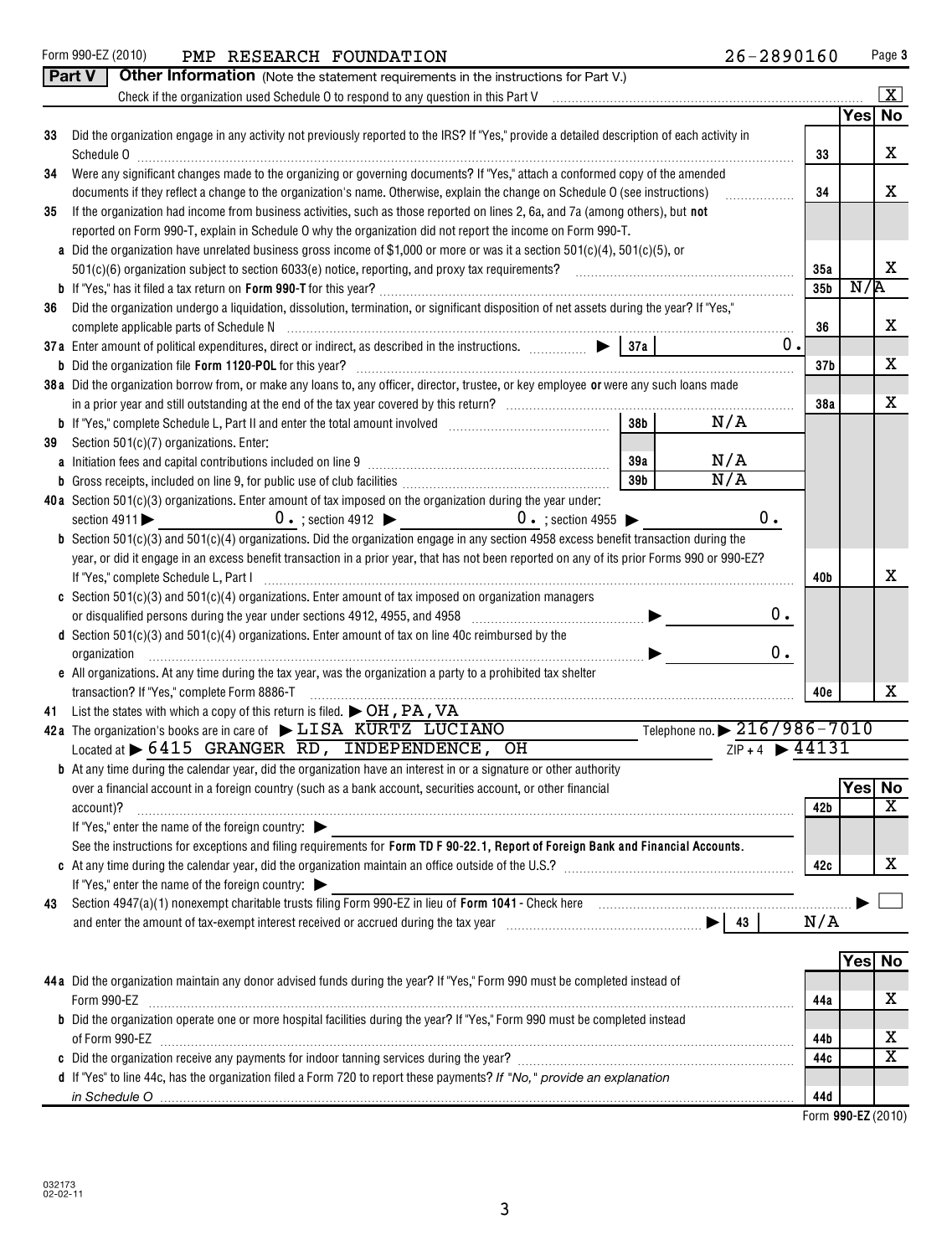|                     |                                                                                                                                                                                                                                                |                             |                     |                                  |                                 | Yes No           |                         |
|---------------------|------------------------------------------------------------------------------------------------------------------------------------------------------------------------------------------------------------------------------------------------|-----------------------------|---------------------|----------------------------------|---------------------------------|------------------|-------------------------|
| 45                  |                                                                                                                                                                                                                                                |                             |                     |                                  | 45                              |                  | x                       |
|                     | a Did the organization receive any payment from or engage in any transaction with a controlled entity within the meaning of section 512(b)(13)?                                                                                                |                             |                     |                                  |                                 |                  |                         |
|                     | If "Yes," Form 990 and Schedule R may need to be completed instead of Form 990-EZ                                                                                                                                                              |                             |                     |                                  | 45a                             |                  | x                       |
| 46                  | Did the organization engage, directly or indirectly, in political campaign activities on behalf of or in opposition to candidates for public office?                                                                                           |                             |                     |                                  |                                 |                  |                         |
|                     |                                                                                                                                                                                                                                                |                             |                     |                                  | 46                              |                  | x                       |
| <b>Part VI</b>      | Section 501(c)(3) organizations and section 4947(a)(1) nonexempt charitable trusts only. All section 501(c)(3)                                                                                                                                 |                             |                     |                                  |                                 |                  |                         |
|                     | organizations and section 4947(a)(1) nonexempt charitable trusts must answer questions 47-49b and 52, and complete the tables for lines 50 and 51.                                                                                             |                             |                     |                                  |                                 |                  |                         |
|                     |                                                                                                                                                                                                                                                |                             |                     |                                  |                                 |                  |                         |
|                     |                                                                                                                                                                                                                                                |                             |                     |                                  |                                 | Yes No           |                         |
| 47                  |                                                                                                                                                                                                                                                |                             |                     |                                  | 47                              |                  | $\overline{\textbf{x}}$ |
| 48                  |                                                                                                                                                                                                                                                |                             |                     |                                  | 48                              |                  | $\overline{\mathtt{x}}$ |
|                     | 49a Did the organization make any transfers to an exempt non-charitable related organization?<br>2010 min. matter or matters and the original and the original continuation of the control of the state and th                                 |                             |                     |                                  | 49a                             |                  | $\overline{\mathbf{x}}$ |
|                     |                                                                                                                                                                                                                                                |                             |                     |                                  | 49b                             |                  |                         |
| 50                  | Complete this table for the organization's five highest compensated employees (other than officers, directors, trustees and key employees) who each received more                                                                              |                             |                     |                                  |                                 |                  |                         |
|                     | than \$100,000 of compensation from the organization. If there is none, enter "None."                                                                                                                                                          |                             |                     |                                  |                                 |                  |                         |
|                     |                                                                                                                                                                                                                                                | (b) Title and average hours | (c) Compensation    | (d) Contributions<br>to employee |                                 | (e) Expense      |                         |
|                     | (a) Name and address of each employee paid more                                                                                                                                                                                                | per week devoted to         |                     | benefit plans &                  |                                 | account and      |                         |
|                     | than \$100,000<br><b>NONE</b>                                                                                                                                                                                                                  | position                    |                     | deferred<br>compensation         |                                 | other allowances |                         |
|                     |                                                                                                                                                                                                                                                |                             |                     |                                  |                                 |                  |                         |
|                     |                                                                                                                                                                                                                                                |                             |                     |                                  |                                 |                  |                         |
|                     |                                                                                                                                                                                                                                                |                             |                     |                                  |                                 |                  |                         |
|                     |                                                                                                                                                                                                                                                |                             |                     |                                  |                                 |                  |                         |
|                     |                                                                                                                                                                                                                                                |                             |                     |                                  |                                 |                  |                         |
|                     |                                                                                                                                                                                                                                                |                             |                     |                                  |                                 |                  |                         |
|                     |                                                                                                                                                                                                                                                |                             |                     |                                  |                                 |                  |                         |
|                     |                                                                                                                                                                                                                                                |                             |                     |                                  |                                 |                  |                         |
|                     |                                                                                                                                                                                                                                                |                             |                     |                                  |                                 |                  |                         |
|                     |                                                                                                                                                                                                                                                |                             |                     |                                  |                                 |                  |                         |
| f.                  | Total number of other employees paid over \$100,000                                                                                                                                                                                            |                             |                     |                                  |                                 |                  |                         |
| 51                  | Complete this table for the organization's five highest compensated independent contractors who each received more than \$100,000 of compensation from the                                                                                     |                             |                     |                                  |                                 |                  |                         |
|                     | NONE<br>organization. If there is none, enter "None."                                                                                                                                                                                          |                             |                     |                                  |                                 |                  |                         |
|                     | (a) Name and address of each independent contractor paid more than \$100,000                                                                                                                                                                   |                             | (b) Type of service |                                  | (c) Compensation                |                  |                         |
|                     |                                                                                                                                                                                                                                                |                             |                     |                                  |                                 |                  |                         |
|                     |                                                                                                                                                                                                                                                |                             |                     |                                  |                                 |                  |                         |
|                     |                                                                                                                                                                                                                                                |                             |                     |                                  |                                 |                  |                         |
|                     |                                                                                                                                                                                                                                                |                             |                     |                                  |                                 |                  |                         |
|                     |                                                                                                                                                                                                                                                |                             |                     |                                  |                                 |                  |                         |
|                     |                                                                                                                                                                                                                                                |                             |                     |                                  |                                 |                  |                         |
|                     |                                                                                                                                                                                                                                                |                             |                     |                                  |                                 |                  |                         |
|                     |                                                                                                                                                                                                                                                |                             |                     |                                  |                                 |                  |                         |
|                     |                                                                                                                                                                                                                                                |                             |                     |                                  |                                 |                  |                         |
|                     |                                                                                                                                                                                                                                                |                             |                     |                                  |                                 |                  |                         |
|                     | d Total number of other independent contractors each receiving over \$100,000                                                                                                                                                                  |                             |                     |                                  |                                 |                  |                         |
| 52                  | Did the organization complete Schedule A? Note: All section $501(c)(3)$ organizations and $4947(a)(1)$ nonexempt                                                                                                                               |                             |                     |                                  |                                 |                  |                         |
|                     | charitable trusts must attach a completed Schedule A                                                                                                                                                                                           |                             |                     |                                  | x<br>Yes                        |                  | No                      |
|                     | Under penalties of perjury, i declare that I have examined this return, including accompanying schedule<br>correct, and complete. Declaration of preparer (other than officer) is based on all information of which preparer has any knowledge |                             |                     | e best of my knowledde an        | <del>d bellef, it is true</del> |                  |                         |
|                     |                                                                                                                                                                                                                                                |                             |                     |                                  |                                 |                  |                         |
| Sign<br><b>Here</b> | Signature of officer                                                                                                                                                                                                                           |                             |                     | Date                             |                                 |                  |                         |
|                     |                                                                                                                                                                                                                                                |                             |                     |                                  |                                 |                  |                         |
|                     | Type or print name and title                                                                                                                                                                                                                   |                             |                     |                                  |                                 |                  |                         |
|                     | Print/Type preparer's name<br>Preparer's signature                                                                                                                                                                                             | Date                        | Check               | <b>PTIN</b><br>it.               |                                 |                  |                         |
| Paid                | <b>KATHLEEN</b><br>HOOVER,                                                                                                                                                                                                                     |                             | self-employed       |                                  |                                 |                  |                         |
| <b>Preparer</b>     | <b>CPA</b>                                                                                                                                                                                                                                     | 05/16/11                    |                     |                                  |                                 |                  |                         |
| <b>Use Only</b>     | Firm's name CORBETS & ASSOCIATES,                                                                                                                                                                                                              | INC                         | Firm's EIN          |                                  |                                 |                  |                         |
|                     | Firm's address > 33595 BAINBRIDGE RD. SUITE 205                                                                                                                                                                                                |                             | Phone no.           | $(440)$ 349-0463                 |                                 |                  |                         |
|                     |                                                                                                                                                                                                                                                |                             |                     |                                  |                                 |                  |                         |
|                     | SOLON, OH 44139                                                                                                                                                                                                                                |                             |                     |                                  |                                 |                  |                         |
| 032174<br>03-04-11  | May the IRS discuss this return with the preparer shown above? See instructions                                                                                                                                                                |                             |                     |                                  | Yes                             |                  | No                      |

Form 990-EZ (2010)  $\blacksquare$  PMP RESEARCH FOUNDATION  $26-2890160$  Page

**4**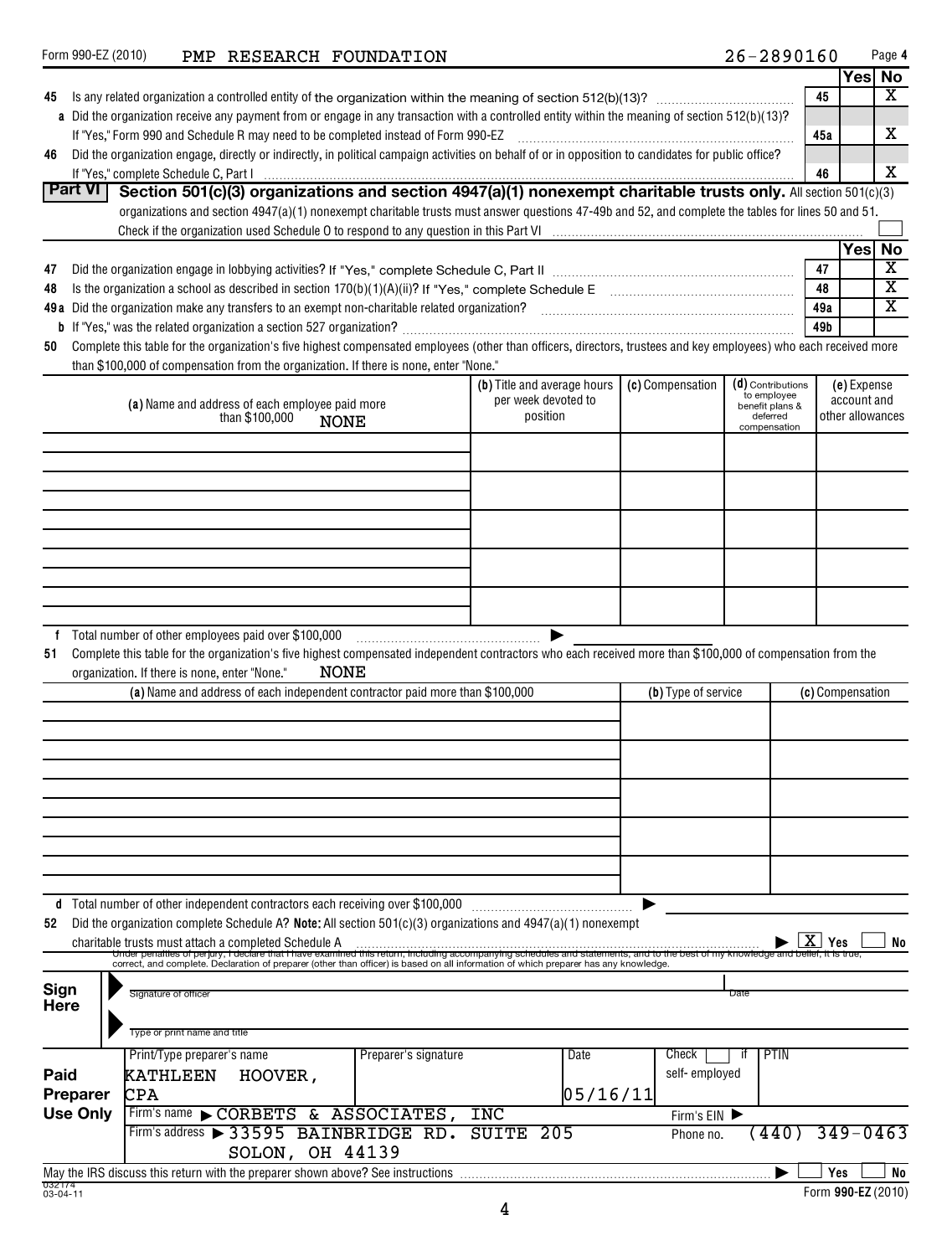| 032021 12-21-10 |
|-----------------|

**Form 990 or 990-EZ.**

LHA **For Paperwork Reduction Act Notice, see the Instructions for** 

|       |             |                                                                                                                                                                                                                                               |                                             | The organization is not a private foundation because it is: (For lines 1 through 11, check only one box.)                                     |                     |                            |                                                        |    |                                     |    |                  |                 |    |
|-------|-------------|-----------------------------------------------------------------------------------------------------------------------------------------------------------------------------------------------------------------------------------------------|---------------------------------------------|-----------------------------------------------------------------------------------------------------------------------------------------------|---------------------|----------------------------|--------------------------------------------------------|----|-------------------------------------|----|------------------|-----------------|----|
| 1     |             |                                                                                                                                                                                                                                               |                                             | A church, convention of churches, or association of churches described in section 170(b)(1)(A)(i).                                            |                     |                            |                                                        |    |                                     |    |                  |                 |    |
| 2     |             |                                                                                                                                                                                                                                               |                                             | A school described in section 170(b)(1)(A)(ii). (Attach Schedule E.)                                                                          |                     |                            |                                                        |    |                                     |    |                  |                 |    |
| 3     |             | A hospital or a cooperative hospital service organization described in section 170(b)(1)(A)(iii).                                                                                                                                             |                                             |                                                                                                                                               |                     |                            |                                                        |    |                                     |    |                  |                 |    |
|       |             | A medical research organization operated in conjunction with a hospital described in section 170(b)(1)(A)(iii). Enter the hospital's name,                                                                                                    |                                             |                                                                                                                                               |                     |                            |                                                        |    |                                     |    |                  |                 |    |
|       |             | city, and state:                                                                                                                                                                                                                              |                                             |                                                                                                                                               |                     |                            |                                                        |    |                                     |    |                  |                 |    |
| 5     |             |                                                                                                                                                                                                                                               |                                             |                                                                                                                                               |                     |                            |                                                        |    |                                     |    |                  |                 |    |
|       |             | An organization operated for the benefit of a college or university owned or operated by a governmental unit described in<br>section 170(b)(1)(A)(iv). (Complete Part II.)                                                                    |                                             |                                                                                                                                               |                     |                            |                                                        |    |                                     |    |                  |                 |    |
| 6     |             |                                                                                                                                                                                                                                               |                                             |                                                                                                                                               |                     |                            |                                                        |    |                                     |    |                  |                 |    |
|       |             | A federal, state, or local government or governmental unit described in section 170(b)(1)(A)(v).<br>An organization that normally receives a substantial part of its support from a governmental unit or from the general public described in |                                             |                                                                                                                                               |                     |                            |                                                        |    |                                     |    |                  |                 |    |
|       |             | section 170(b)(1)(A)(vi). (Complete Part II.)                                                                                                                                                                                                 |                                             |                                                                                                                                               |                     |                            |                                                        |    |                                     |    |                  |                 |    |
| 8     |             |                                                                                                                                                                                                                                               |                                             | A community trust described in section 170(b)(1)(A)(vi). (Complete Part II.)                                                                  |                     |                            |                                                        |    |                                     |    |                  |                 |    |
| 9     | <u> X  </u> |                                                                                                                                                                                                                                               |                                             | An organization that normally receives: (1) more than 33 1/3% of its support from contributions, membership fees, and gross receipts from     |                     |                            |                                                        |    |                                     |    |                  |                 |    |
|       |             |                                                                                                                                                                                                                                               |                                             | activities related to its exempt functions - subject to certain exceptions, and (2) no more than 33 1/3% of its support from gross investment |                     |                            |                                                        |    |                                     |    |                  |                 |    |
|       |             |                                                                                                                                                                                                                                               |                                             | income and unrelated business taxable income (less section 511 tax) from businesses acquired by the organization after June 30, 1975.         |                     |                            |                                                        |    |                                     |    |                  |                 |    |
|       |             |                                                                                                                                                                                                                                               | See section 509(a)(2). (Complete Part III.) |                                                                                                                                               |                     |                            |                                                        |    |                                     |    |                  |                 |    |
| 10    |             |                                                                                                                                                                                                                                               |                                             | An organization organized and operated exclusively to test for public safety. See section 509(a)(4).                                          |                     |                            |                                                        |    |                                     |    |                  |                 |    |
| 11    |             |                                                                                                                                                                                                                                               |                                             |                                                                                                                                               |                     |                            |                                                        |    |                                     |    |                  |                 |    |
|       |             |                                                                                                                                                                                                                                               |                                             | An organization organized and operated exclusively for the benefit of, to perform the functions of, or to carry out the purposes of one or    |                     |                            |                                                        |    |                                     |    |                  |                 |    |
|       |             |                                                                                                                                                                                                                                               |                                             | more publicly supported organizations described in section 509(a)(1) or section 509(a)(2). See section 509(a)(3). Check the box that          |                     |                            |                                                        |    |                                     |    |                  |                 |    |
|       |             |                                                                                                                                                                                                                                               |                                             | describes the type of supporting organization and complete lines 11e through 11h.<br>$\perp$ Type II                                          |                     |                            | $\mathbf{c}$ $\Box$ Type III - Functionally integrated |    |                                     |    |                  |                 |    |
|       |             | $\Box$ Type I<br>a L                                                                                                                                                                                                                          | $\mathbf{b}$                                |                                                                                                                                               |                     |                            |                                                        |    |                                     |    | Type III - Other |                 |    |
| e۱    |             |                                                                                                                                                                                                                                               |                                             | By checking this box, I certify that the organization is not controlled directly or indirectly by one or more disqualified persons other than |                     |                            |                                                        |    |                                     |    |                  |                 |    |
|       |             |                                                                                                                                                                                                                                               |                                             | foundation managers and other than one or more publicly supported organizations described in section 509(a)(1) or section 509(a)(2).          |                     |                            |                                                        |    |                                     |    |                  |                 |    |
| f     |             |                                                                                                                                                                                                                                               |                                             | If the organization received a written determination from the IRS that it is a Type I, Type II, or Type III                                   |                     |                            |                                                        |    |                                     |    |                  |                 |    |
|       |             |                                                                                                                                                                                                                                               |                                             |                                                                                                                                               |                     |                            |                                                        |    |                                     |    |                  |                 |    |
| g     |             |                                                                                                                                                                                                                                               |                                             | Since August 17, 2006, has the organization accepted any gift or contribution from any of the following persons?                              |                     |                            |                                                        |    |                                     |    |                  |                 |    |
|       |             | (i)                                                                                                                                                                                                                                           |                                             | A person who directly or indirectly controls, either alone or together with persons described in (ii) and (iii) below,                        |                     |                            |                                                        |    |                                     |    |                  | Yes             | No |
|       |             |                                                                                                                                                                                                                                               |                                             |                                                                                                                                               |                     |                            |                                                        |    |                                     |    | 11g(i)           |                 |    |
|       |             |                                                                                                                                                                                                                                               |                                             |                                                                                                                                               |                     |                            |                                                        |    |                                     |    | 11g(ii)          |                 |    |
|       |             |                                                                                                                                                                                                                                               |                                             |                                                                                                                                               |                     |                            |                                                        |    |                                     |    | 11g(iii)         |                 |    |
| h     |             |                                                                                                                                                                                                                                               |                                             | Provide the following information about the supported organization(s).                                                                        |                     |                            |                                                        |    |                                     |    |                  |                 |    |
|       |             |                                                                                                                                                                                                                                               |                                             |                                                                                                                                               |                     |                            |                                                        |    |                                     |    |                  |                 |    |
|       |             | (i) Name of supported                                                                                                                                                                                                                         | (ii) EIN                                    | (iii) Type of<br>organization                                                                                                                 |                     |                            | (iv) is the organization $(v)$ Did you notify the      |    | (vi) is the<br>organizátion in col. |    |                  | (vii) Amount of |    |
|       |             | organization                                                                                                                                                                                                                                  |                                             | (described on lines 1-9                                                                                                                       | governing document? | in col. (i) listed in your | organization in col.<br>(i) of your support?           |    | $(i)$ organized in the U.S.?        |    |                  | support         |    |
|       |             |                                                                                                                                                                                                                                               |                                             | above or IRC section                                                                                                                          |                     |                            |                                                        |    |                                     |    |                  |                 |    |
|       |             |                                                                                                                                                                                                                                               |                                             | (see instructions))                                                                                                                           | Yes                 | No                         | Yes                                                    | No | Yes                                 | No |                  |                 |    |
|       |             |                                                                                                                                                                                                                                               |                                             |                                                                                                                                               |                     |                            |                                                        |    |                                     |    |                  |                 |    |
|       |             |                                                                                                                                                                                                                                               |                                             |                                                                                                                                               |                     |                            |                                                        |    |                                     |    |                  |                 |    |
|       |             |                                                                                                                                                                                                                                               |                                             |                                                                                                                                               |                     |                            |                                                        |    |                                     |    |                  |                 |    |
|       |             |                                                                                                                                                                                                                                               |                                             |                                                                                                                                               |                     |                            |                                                        |    |                                     |    |                  |                 |    |
|       |             |                                                                                                                                                                                                                                               |                                             |                                                                                                                                               |                     |                            |                                                        |    |                                     |    |                  |                 |    |
|       |             |                                                                                                                                                                                                                                               |                                             |                                                                                                                                               |                     |                            |                                                        |    |                                     |    |                  |                 |    |
|       |             |                                                                                                                                                                                                                                               |                                             |                                                                                                                                               |                     |                            |                                                        |    |                                     |    |                  |                 |    |
|       |             |                                                                                                                                                                                                                                               |                                             |                                                                                                                                               |                     |                            |                                                        |    |                                     |    |                  |                 |    |
|       |             |                                                                                                                                                                                                                                               |                                             |                                                                                                                                               |                     |                            |                                                        |    |                                     |    |                  |                 |    |
|       |             |                                                                                                                                                                                                                                               |                                             |                                                                                                                                               |                     |                            |                                                        |    |                                     |    |                  |                 |    |
| Total |             |                                                                                                                                                                                                                                               |                                             |                                                                                                                                               |                     |                            |                                                        |    |                                     |    |                  |                 |    |

# **Public Charity Status and Public Support**

**Complete if the organization is a section 501(c)(3) organization or a section**

**4947(a)(1) nonexempt charitable trust.**

PMP RESEARCH FOUNDATION 26-2890160

## Attach to Form 990 or Form 990-EZ. See separate instructions.

**Part I** | Reason for Public Charity Status (All organizations must complete this part.) See instructions.

**Open to Public Inspection**

**Schedule A (Form 990 or 990-EZ) 2010**

| Department of the Treasury |
|----------------------------|
| Internal Revenue Service   |

**SCHEDULE A**

Internal Revenue Service

**(Form 990 or 990-EZ)**

| ernal Revenue Service |  |
|-----------------------|--|
|                       |  |

**Name of the organization**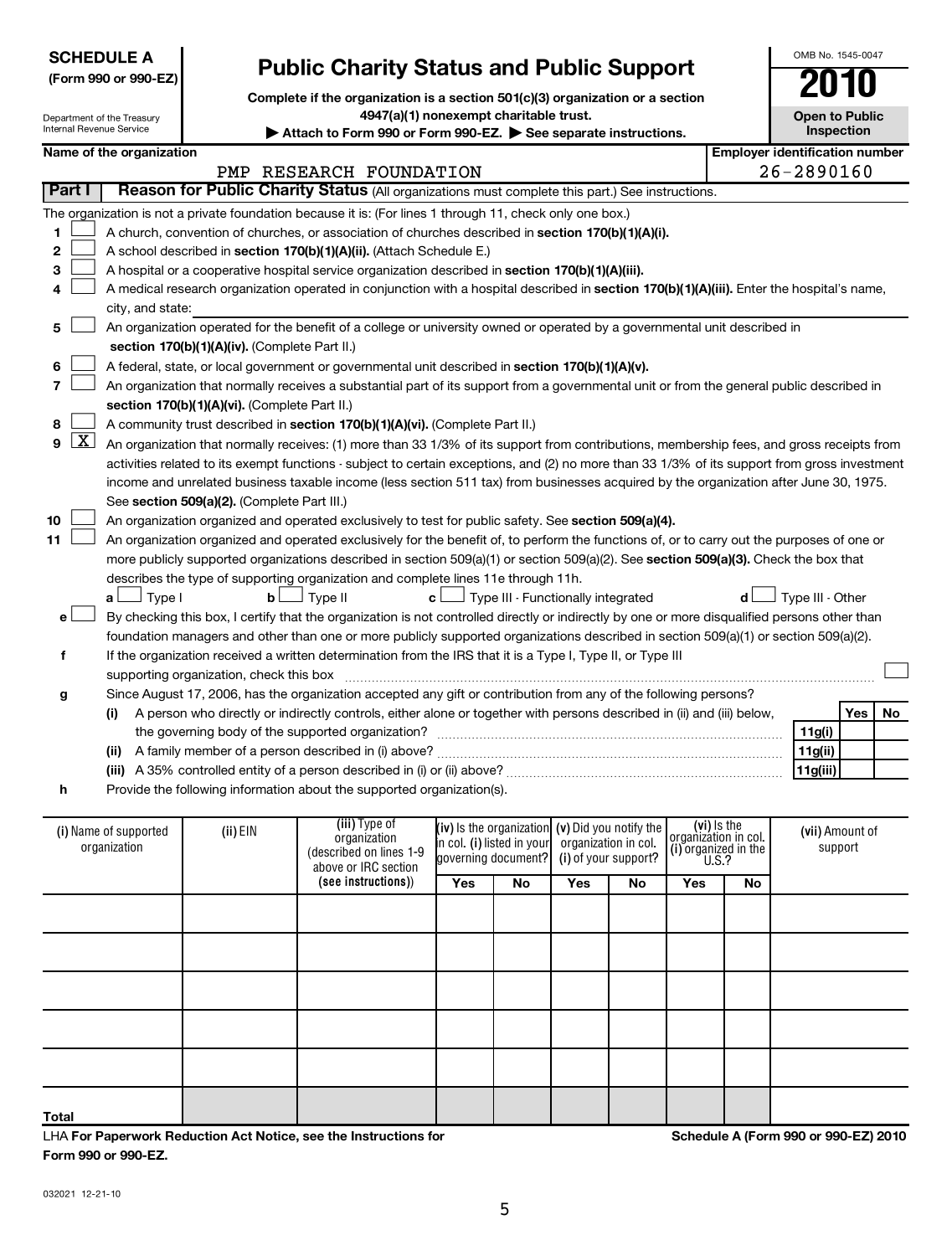# Schedule A (Form 990 or 990-EZ) 2010<br>**Part II | Support Schedule formation**

(Complete only if you checked the box on line 5, 7, or 8 of Part I or if the organization failed to qualify under Part III. If the organization fails to qualify under the tests listed below, please complete Part III.) **Part II Support Schedule for Organizations Described in Sections 170(b)(1)(A)(iv) and 170(b)(1)(A)(vi)**

|    | <b>Section A. Public Support</b>                                                                                                                                                                                                                      |                 |          |            |            |          |           |
|----|-------------------------------------------------------------------------------------------------------------------------------------------------------------------------------------------------------------------------------------------------------|-----------------|----------|------------|------------|----------|-----------|
|    | Calendar year (or fiscal year beginning in) $\blacktriangleright$                                                                                                                                                                                     | <b>(a)</b> 2006 | (b) 2007 | $(c)$ 2008 | $(d)$ 2009 | (e) 2010 | (f) Total |
|    | 1 Gifts, grants, contributions, and<br>membership fees received. (Do not<br>include any "unusual grants.")                                                                                                                                            |                 |          |            |            |          |           |
|    | 2 Tax revenues levied for the organ-<br>ization's benefit and either paid to<br>or expended on its behalf                                                                                                                                             |                 |          |            |            |          |           |
|    | 3 The value of services or facilities<br>furnished by a governmental unit to<br>the organization without charge                                                                                                                                       |                 |          |            |            |          |           |
| 5. | Total. Add lines 1 through 3<br>The portion of total contributions<br>by each person (other than a<br>governmental unit or publicly<br>supported organization) included<br>on line 1 that exceeds 2% of the<br>amount shown on line 11,<br>column (f) |                 |          |            |            |          |           |
|    | 6 Public support. Subtract line 5 from line 4.                                                                                                                                                                                                        |                 |          |            |            |          |           |
|    | <b>Section B. Total Support</b>                                                                                                                                                                                                                       |                 |          |            |            |          |           |
|    | Calendar year (or fiscal year beginning in)                                                                                                                                                                                                           | (a) 2006        | (b) 2007 | $(c)$ 2008 | $(d)$ 2009 | (e) 2010 | (f) Total |
|    | 7 Amounts from line 4                                                                                                                                                                                                                                 |                 |          |            |            |          |           |
| 8  | Gross income from interest,                                                                                                                                                                                                                           |                 |          |            |            |          |           |
|    | dividends, payments received on                                                                                                                                                                                                                       |                 |          |            |            |          |           |
|    | securities loans, rents, royalties                                                                                                                                                                                                                    |                 |          |            |            |          |           |
|    | and income from similar sources                                                                                                                                                                                                                       |                 |          |            |            |          |           |
| 9  | Net income from unrelated business                                                                                                                                                                                                                    |                 |          |            |            |          |           |
|    | activities, whether or not the                                                                                                                                                                                                                        |                 |          |            |            |          |           |
|    | business is regularly carried on                                                                                                                                                                                                                      |                 |          |            |            |          |           |
|    | 10 Other income. Do not include gain                                                                                                                                                                                                                  |                 |          |            |            |          |           |
|    | or loss from the sale of capital                                                                                                                                                                                                                      |                 |          |            |            |          |           |
|    | assets (Explain in Part IV.)                                                                                                                                                                                                                          |                 |          |            |            |          |           |
| 11 | Total support. Add lines 7 through 10                                                                                                                                                                                                                 |                 |          |            |            |          |           |
|    | <b>12</b> Gross receipts from related activities, etc. (see instructions)                                                                                                                                                                             |                 |          |            |            | 12       |           |
|    | 13 First five years. If the Form 990 is for the organization's first, second, third, fourth, or fifth tax year as a section 501(c)(3)                                                                                                                 |                 |          |            |            |          |           |
|    | Digital Materian C. Computation of Public Support Percentage Section C. Computation of Public Support Percentage                                                                                                                                      |                 |          |            |            |          |           |
|    |                                                                                                                                                                                                                                                       |                 |          |            |            |          |           |
|    |                                                                                                                                                                                                                                                       |                 |          |            |            | 14       | %         |
|    |                                                                                                                                                                                                                                                       |                 |          |            |            | 15       | %         |
|    | 16a 33 1/3% support test - 2010. If the organization did not check the box on line 13, and line 14 is 33 1/3% or more, check this box and                                                                                                             |                 |          |            |            |          |           |
|    | stop here. The organization qualifies as a publicly supported organization                                                                                                                                                                            |                 |          |            |            |          |           |
|    | b 33 1/3% support test - 2009. If the organization did not check a box on line 13 or 16a, and line 15 is 33 1/3% or more, check this box                                                                                                              |                 |          |            |            |          |           |
|    |                                                                                                                                                                                                                                                       |                 |          |            |            |          |           |
|    | 17a 10% -facts-and-circumstances test - 2010. If the organization did not check a box on line 13, 16a, or 16b, and line 14 is 10% or more,                                                                                                            |                 |          |            |            |          |           |
|    | and if the organization meets the "facts-and-circumstances" test, check this box and stop here. Explain in Part IV how the organization                                                                                                               |                 |          |            |            |          |           |
|    | meets the "facts-and-circumstances" test. The organization qualifies as a publicly supported organization                                                                                                                                             |                 |          |            |            |          |           |
|    | b 10% -facts-and-circumstances test - 2009. If the organization did not check a box on line 13, 16a, 16b, or 17a, and line 15 is 10% or                                                                                                               |                 |          |            |            |          |           |
|    | more, and if the organization meets the "facts-and-circumstances" test, check this box and stop here. Explain in Part IV how the                                                                                                                      |                 |          |            |            |          |           |
|    | organization meets the "facts-and-circumstances" test. The organization qualifies as a publicly supported organization                                                                                                                                |                 |          |            |            |          |           |
| 18 | Private foundation. If the organization did not check a box on line 13, 16a, 16b, 17a, or 17b, check this box and see instructions                                                                                                                    |                 |          |            |            |          |           |

**Schedule A (Form 990 or 990-EZ) 2010**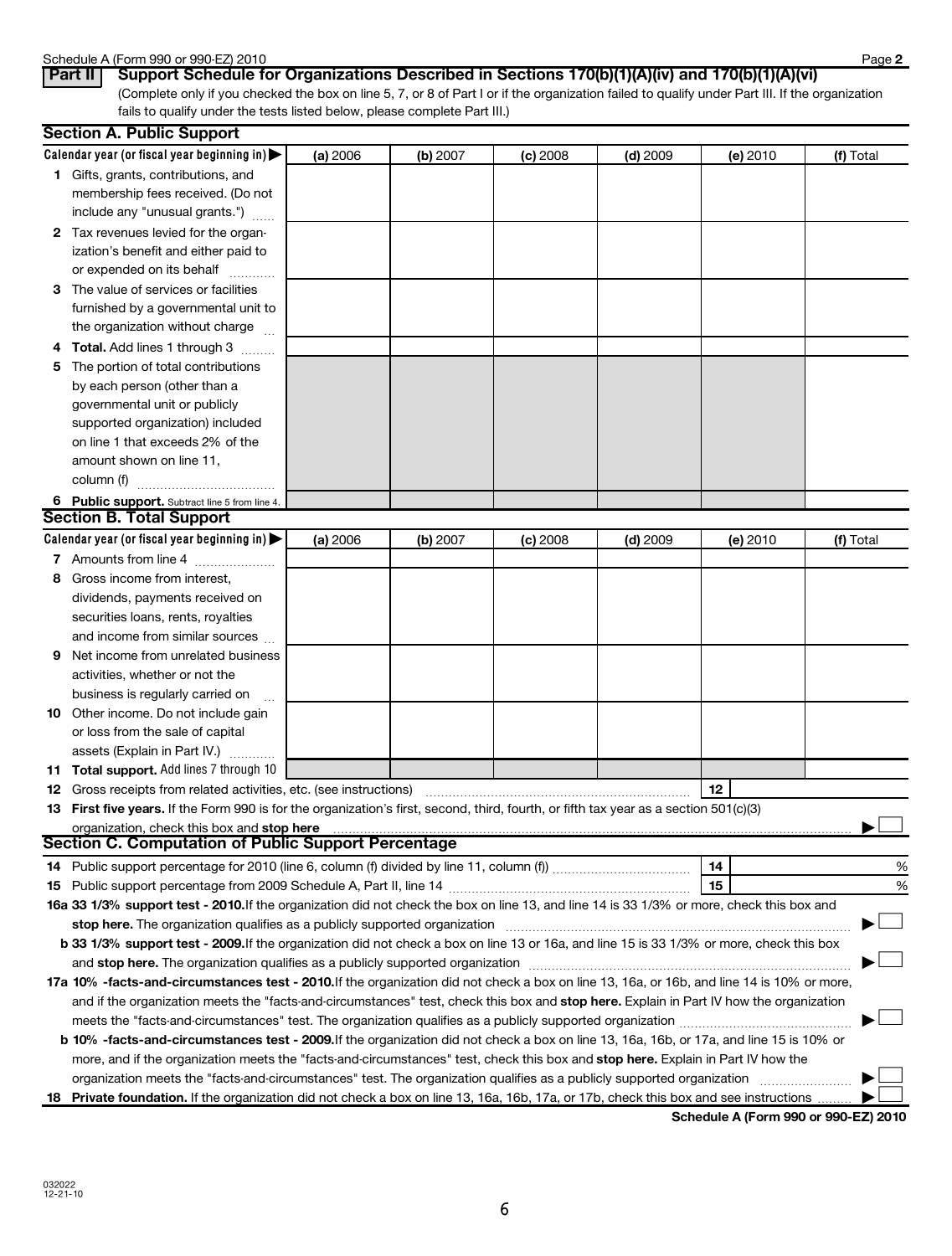## Schedule A (Form 990 or 990-EZ) 2010 Page PMP RESEARCH FOUNDATION 26-2890160 **Part III | Support Schedule for Organizations Described in Section 509(a)(2)**

(Complete only if you checked the box on line 9 of Part I or if the organization failed to qualify under Part II. If the organization fails to qualify under the tests listed below, please complete Part II.)

|    | <b>Section A. Public Support</b>                                                                                                                    |          |          |            |                        |          |                                          |
|----|-----------------------------------------------------------------------------------------------------------------------------------------------------|----------|----------|------------|------------------------|----------|------------------------------------------|
|    | Calendar year (or fiscal year beginning in) $\blacktriangleright$                                                                                   | (a) 2006 | (b) 2007 | (c) 2008   | $(d)$ 2009             | (e) 2010 | (f) Total                                |
|    | 1 Gifts, grants, contributions, and                                                                                                                 |          |          |            |                        |          |                                          |
|    | membership fees received. (Do not                                                                                                                   |          |          |            |                        |          |                                          |
|    | include any "unusual grants.")                                                                                                                      |          |          | 57,886.    | 279,758.               |          | 337,644.                                 |
|    | 2 Gross receipts from admissions,                                                                                                                   |          |          |            |                        |          |                                          |
|    | merchandise sold or services per-                                                                                                                   |          |          |            |                        |          |                                          |
|    | formed, or facilities furnished in                                                                                                                  |          |          |            |                        |          |                                          |
|    | any activity that is related to the<br>organization's tax-exempt purpose                                                                            |          |          |            | 392.                   |          | 392.                                     |
|    | 3 Gross receipts from activities that                                                                                                               |          |          |            |                        |          |                                          |
|    | are not an unrelated trade or bus-                                                                                                                  |          |          |            |                        |          |                                          |
|    | iness under section 513                                                                                                                             |          |          |            |                        |          |                                          |
|    | 4 Tax revenues levied for the organ-                                                                                                                |          |          |            |                        |          |                                          |
|    | ization's benefit and either paid to                                                                                                                |          |          |            |                        |          |                                          |
|    | or expended on its behalf                                                                                                                           |          |          |            |                        |          |                                          |
|    | 5 The value of services or facilities                                                                                                               |          |          |            |                        |          |                                          |
|    |                                                                                                                                                     |          |          |            |                        |          |                                          |
|    | furnished by a governmental unit to<br>the organization without charge                                                                              |          |          |            |                        |          |                                          |
|    |                                                                                                                                                     |          |          | 57,886.    | 280, 150.              |          | 338,036.                                 |
|    | 6 Total. Add lines 1 through 5                                                                                                                      |          |          |            |                        |          |                                          |
|    | <b>7a</b> Amounts included on lines 1, 2, and                                                                                                       |          |          |            |                        |          | 0.                                       |
|    | 3 received from disqualified persons                                                                                                                |          |          |            |                        |          |                                          |
|    | <b>b</b> Amounts included on lines 2 and 3 received<br>from other than disqualified persons that                                                    |          |          |            |                        |          |                                          |
|    | exceed the greater of \$5,000 or 1% of the                                                                                                          |          |          |            |                        |          |                                          |
|    | amount on line 13 for the year                                                                                                                      |          |          |            |                        |          | $\mathbf 0$ .                            |
|    | c Add lines 7a and 7b                                                                                                                               |          |          |            |                        |          | $\overline{0}$ .                         |
|    | 8 Public support (Subtract line 7c from line 6.)                                                                                                    |          |          |            |                        |          | 338,036.                                 |
|    | <b>Section B. Total Support</b>                                                                                                                     |          |          |            |                        |          |                                          |
|    | Calendar year (or fiscal year beginning in)                                                                                                         | (a) 2006 | (b) 2007 | $(c)$ 2008 | $(d)$ 2009             | (e) 2010 | $\frac{f(f) \text{ Total}}{338,036.}$    |
|    | 9 Amounts from line 6<br>.                                                                                                                          |          |          | 57,886.    | $\overline{280,150}$ . |          |                                          |
|    | <b>10a</b> Gross income from interest,                                                                                                              |          |          |            |                        |          |                                          |
|    | dividends, payments received on<br>securities loans, rents, royalties                                                                               |          |          |            |                        |          |                                          |
|    | and income from similar sources                                                                                                                     |          |          |            | 856.                   |          | 856.                                     |
|    | <b>b</b> Unrelated business taxable income                                                                                                          |          |          |            |                        |          |                                          |
|    | (less section 511 taxes) from businesses                                                                                                            |          |          |            |                        |          |                                          |
|    | acquired after June 30, 1975                                                                                                                        |          |          |            |                        |          |                                          |
|    | c Add lines 10a and 10b                                                                                                                             |          |          |            | 856.                   |          | 856.                                     |
|    | <b>11</b> Net income from unrelated business                                                                                                        |          |          |            |                        |          |                                          |
|    | activities not included in line 10b.                                                                                                                |          |          |            |                        |          |                                          |
|    | whether or not the business is<br>regularly carried on                                                                                              |          |          |            |                        |          |                                          |
|    | 12 Other income. Do not include gain                                                                                                                |          |          |            |                        |          |                                          |
|    | or loss from the sale of capital                                                                                                                    |          |          |            |                        |          |                                          |
|    | assets (Explain in Part IV.)<br>13 Total support (Add lines 9, 10c, 11, and 12.)                                                                    |          |          | 57,886.    | $281,006$ .            |          | 338,892.                                 |
|    | 14 First five years. If the Form 990 is for the organization's first, second, third, fourth, or fifth tax year as a section 501(c)(3) organization, |          |          |            |                        |          |                                          |
|    |                                                                                                                                                     |          |          |            |                        |          |                                          |
|    | <b>Section C. Computation of Public Support Percentage</b>                                                                                          |          |          |            |                        |          |                                          |
|    |                                                                                                                                                     |          |          |            |                        | 15       | 99.75<br>%                               |
| 16 | Public support percentage from 2009 Schedule A, Part III, line 15 [11] [11] The manument continuum manument co                                      |          |          |            |                        | 16       | 99.75<br>$\%$                            |
|    | Section D. Computation of Investment Income Percentage                                                                                              |          |          |            |                        |          |                                          |
|    |                                                                                                                                                     |          |          |            |                        | 17       | .25<br>$\%$                              |
|    | 18 Investment income percentage from 2009 Schedule A, Part III, line 17                                                                             |          |          |            |                        | 18       | .25<br>$\%$                              |
|    | 19a 33 1/3% support tests - 2010. If the organization did not check the box on line 14, and line 15 is more than 33 1/3%, and line 17 is not        |          |          |            |                        |          |                                          |
|    | more than 33 1/3%, check this box and stop here. The organization qualifies as a publicly supported organization                                    |          |          |            |                        |          | $\blacktriangleright$ $\boxed{\text{X}}$ |
|    | b 33 1/3% support tests - 2009. If the organization did not check a box on line 14 or line 19a, and line 16 is more than 33 1/3%, and               |          |          |            |                        |          |                                          |
|    | line 18 is not more than 33 1/3%, check this box and stop here. The organization qualifies as a publicly supported organization                     |          |          |            |                        |          |                                          |
|    |                                                                                                                                                     |          |          |            |                        |          |                                          |
|    |                                                                                                                                                     |          |          |            |                        |          |                                          |

032023 12-21-10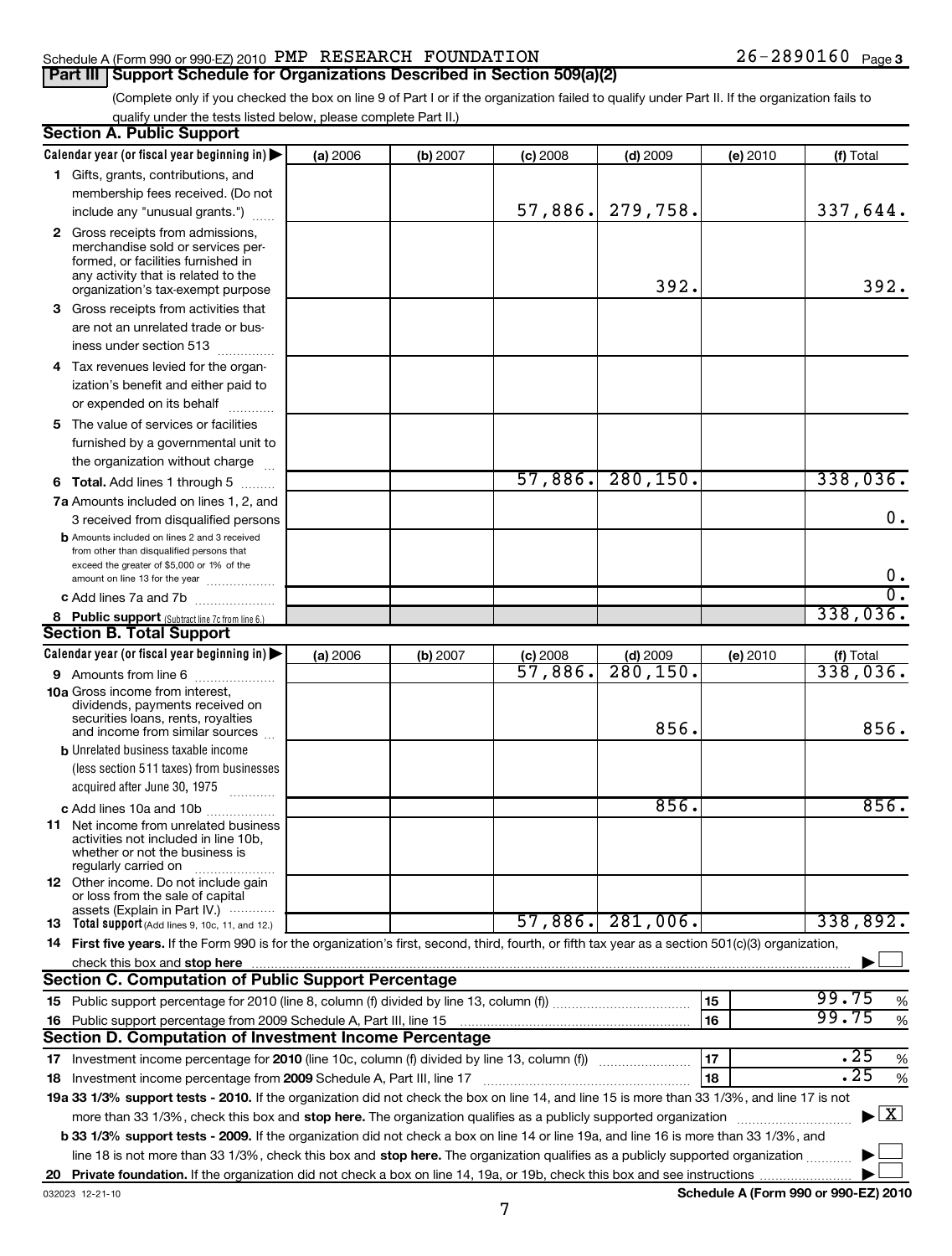| <b>SCHEDULE G</b> |  |
|-------------------|--|
|-------------------|--|

| (Form 990 or 990-EZ) |  |  |  |  |
|----------------------|--|--|--|--|
|----------------------|--|--|--|--|

| Department of the Treasury      |  |
|---------------------------------|--|
| <b>Internal Revenue Service</b> |  |

## **Supplemental Information Regarding Fundraising or Gaming Activities**

**Complete if the organization answered "Yes" to Form 990, Part IV, lines 17, 18, or 19, or if the organization entered more than \$15,000 on Form 990-EZ, line 6a.**

**Open To Public**

OMB No. 1545-0047

| Department of the Treasury<br>Internal Revenue Service |                                                   | or if the organization entered more than \$15,000 on Form 990-EZ, line 6a.<br>Attach to Form 990 or Form 990-EZ. $\triangleright$ See separate instructions. |                         |                    |                                       |  |                                   | <b>UNGIL TO LANIIO</b><br>Inspection  |
|--------------------------------------------------------|---------------------------------------------------|--------------------------------------------------------------------------------------------------------------------------------------------------------------|-------------------------|--------------------|---------------------------------------|--|-----------------------------------|---------------------------------------|
| Name of the organization                               |                                                   |                                                                                                                                                              |                         |                    |                                       |  |                                   | <b>Employer identification number</b> |
|                                                        | PMP                                               | RESEARCH FOUNDATION                                                                                                                                          |                         |                    |                                       |  | $26 - 2890160$                    |                                       |
| Part I                                                 | required to complete this part.                   | Fundraising Activities. Complete if the organization answered "Yes" to Form 990, Part IV, line 17. Form 990-EZ filers are not                                |                         |                    |                                       |  |                                   |                                       |
|                                                        |                                                   | Indicate whether the organization raised funds through any of the following activities. Check all that apply.                                                |                         |                    |                                       |  |                                   |                                       |
| Mail solicitations<br>a                                |                                                   | е                                                                                                                                                            |                         |                    | Solicitation of non-government grants |  |                                   |                                       |
| b                                                      | Internet and email solicitations                  |                                                                                                                                                              |                         |                    | Solicitation of government grants     |  |                                   |                                       |
| Phone solicitations<br>c                               |                                                   | Special fundraising events<br>a                                                                                                                              |                         |                    |                                       |  |                                   |                                       |
| In-person solicitations<br>d                           |                                                   |                                                                                                                                                              |                         |                    |                                       |  |                                   |                                       |
|                                                        |                                                   | 2 a Did the organization have a written or oral agreement with any individual (including officers, directors, trustees or                                    |                         |                    |                                       |  |                                   |                                       |
|                                                        |                                                   | key employees listed in Form 990, Part VII) or entity in connection with professional fundraising services?                                                  |                         |                    |                                       |  | Yes                               | <b>No</b>                             |
|                                                        |                                                   | <b>b</b> If "Yes," list the ten highest paid individuals or entities (fundraisers) pursuant to agreements under which the fundraiser is to be                |                         |                    |                                       |  |                                   |                                       |
|                                                        | compensated at least \$5,000 by the organization. |                                                                                                                                                              |                         |                    |                                       |  |                                   |                                       |
|                                                        |                                                   |                                                                                                                                                              |                         |                    |                                       |  |                                   |                                       |
| (i) Name and address of individual                     |                                                   |                                                                                                                                                              | (iii) Did<br>fundraiser |                    | (iv) Gross receipts                   |  | (v) Amount paid                   | (vi) Amount paid                      |
| or entity (fundraiser)                                 |                                                   | (ii) Activity                                                                                                                                                |                         | have custody       | from activity                         |  | to (or retained by)<br>fundraiser | to (or retained by)                   |
|                                                        | or control of<br>contributions?                   |                                                                                                                                                              |                         | listed in col. (i) | organization                          |  |                                   |                                       |
|                                                        | Yes<br><b>No</b>                                  |                                                                                                                                                              |                         |                    |                                       |  |                                   |                                       |
|                                                        |                                                   |                                                                                                                                                              |                         |                    |                                       |  |                                   |                                       |
|                                                        |                                                   |                                                                                                                                                              |                         |                    |                                       |  |                                   |                                       |
|                                                        |                                                   |                                                                                                                                                              |                         |                    |                                       |  |                                   |                                       |
|                                                        |                                                   |                                                                                                                                                              |                         |                    |                                       |  |                                   |                                       |
|                                                        |                                                   |                                                                                                                                                              |                         |                    |                                       |  |                                   |                                       |
|                                                        |                                                   |                                                                                                                                                              |                         |                    |                                       |  |                                   |                                       |

**Total**

**3** List all states in which the organization is registered or licensed to solicit contributions or has been notified it is exempt from registration or licensing.

**Paperwork Reduction Act Notice, see the Instructions for Form 990 or 990-EZ.** LHA

|

**Schedule G (Form 990 or 990-EZ) 2010**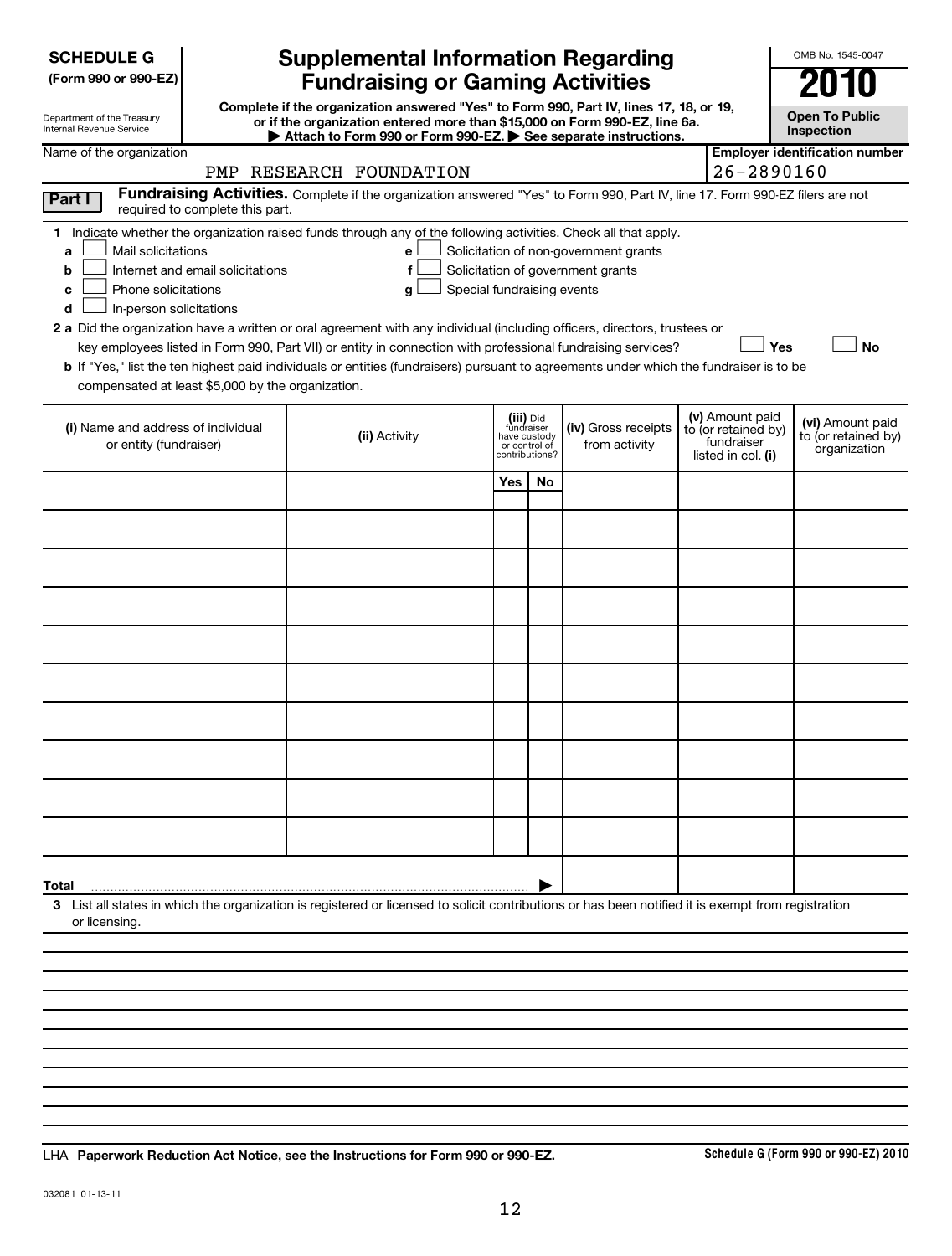### Schedule G (Form 990 or 990-EZ) 2010 PMP RESEARCH FOUNDATION  $26-2890160$  Page

| <b>Part II</b>         |              | Fundraising Events. Complete if the organization answered "Yes" to Form 990, Part IV, line 18, or reported more than \$15,000<br>of fundraising event contributions and gross income on Form 990-EZ, lines 1 and 6b. List events with gross receipts greater than \$5,000. |                                 |                                                  |                     |                                                     |
|------------------------|--------------|----------------------------------------------------------------------------------------------------------------------------------------------------------------------------------------------------------------------------------------------------------------------------|---------------------------------|--------------------------------------------------|---------------------|-----------------------------------------------------|
|                        |              |                                                                                                                                                                                                                                                                            | $(a)$ Event #1<br><b>SUMMER</b> | $(b)$ Event #2                                   | (c) Other events    | (d) Total events<br>(add col. (a) through           |
|                        |              |                                                                                                                                                                                                                                                                            | SCURRY<br>(event type)          | PMP WALK<br>(event type)                         | 1<br>(total number) | col. (c)                                            |
| Revenue                | 1.           |                                                                                                                                                                                                                                                                            | 77,903.                         | 29,496.                                          | 1,682.              | 109,081.                                            |
|                        |              | 2 Less: Charitable contributions                                                                                                                                                                                                                                           | 77,903.                         | 29,496.                                          | 1,682.              | 109,081.                                            |
|                        | 3            | Gross income (line 1 minus line 2)                                                                                                                                                                                                                                         |                                 |                                                  |                     |                                                     |
|                        | 4            |                                                                                                                                                                                                                                                                            | 900.                            |                                                  |                     | 900.                                                |
|                        | 5            |                                                                                                                                                                                                                                                                            |                                 |                                                  |                     |                                                     |
| <b>Direct Expenses</b> | 6            |                                                                                                                                                                                                                                                                            |                                 |                                                  |                     |                                                     |
|                        | 7            |                                                                                                                                                                                                                                                                            |                                 |                                                  |                     |                                                     |
|                        | 8            |                                                                                                                                                                                                                                                                            |                                 |                                                  |                     |                                                     |
|                        | 9            |                                                                                                                                                                                                                                                                            | 3,993.                          |                                                  |                     | 3,993.                                              |
|                        | 10           | Direct expense summary. Add lines 4 through 9 in column (d)                                                                                                                                                                                                                |                                 |                                                  |                     | 4,893,<br>$-4,893.$                                 |
| <b>Part III</b>        | 11           | Gaming. Complete if the organization answered "Yes" to Form 990, Part IV, line 19, or reported more than                                                                                                                                                                   |                                 |                                                  |                     |                                                     |
|                        |              | \$15,000 on Form 990-EZ, line 6a.                                                                                                                                                                                                                                          |                                 |                                                  |                     |                                                     |
| Revenue                |              |                                                                                                                                                                                                                                                                            | (a) Bingo                       | (b) Pull tabs/instant<br>bingo/progressive bingo | (c) Other gaming    | (d) Total gaming (add<br>col. (a) through col. (c)) |
|                        |              |                                                                                                                                                                                                                                                                            |                                 |                                                  |                     |                                                     |
|                        |              |                                                                                                                                                                                                                                                                            |                                 |                                                  |                     |                                                     |
|                        | $\mathbf{2}$ |                                                                                                                                                                                                                                                                            |                                 |                                                  |                     |                                                     |
| irect Expenses         | 3            |                                                                                                                                                                                                                                                                            |                                 |                                                  |                     |                                                     |
| ۵                      | 4            | Rent/facility costs                                                                                                                                                                                                                                                        |                                 |                                                  |                     |                                                     |
|                        | 5            | Other direct expenses                                                                                                                                                                                                                                                      |                                 |                                                  |                     |                                                     |
|                        | 6            | Volunteer labor                                                                                                                                                                                                                                                            | Yes<br>%<br>No                  | Yes<br>%<br>No                                   | Yes<br>%<br>No      |                                                     |
|                        | 7            | Direct expense summary. Add lines 2 through 5 in column (d)                                                                                                                                                                                                                |                                 |                                                  |                     |                                                     |
|                        | 8            |                                                                                                                                                                                                                                                                            |                                 |                                                  |                     |                                                     |
| 9                      |              | Enter the state(s) in which the organization operates gaming activities:<br><b>b</b> If "No," explain:                                                                                                                                                                     |                                 |                                                  |                     | Yes<br><b>No</b>                                    |
|                        |              | <b>b</b> If "Yes," explain:                                                                                                                                                                                                                                                |                                 |                                                  |                     | Yes<br>No                                           |

032082 01-13-11

**Schedule G (Form 990 or 990-EZ) 2010**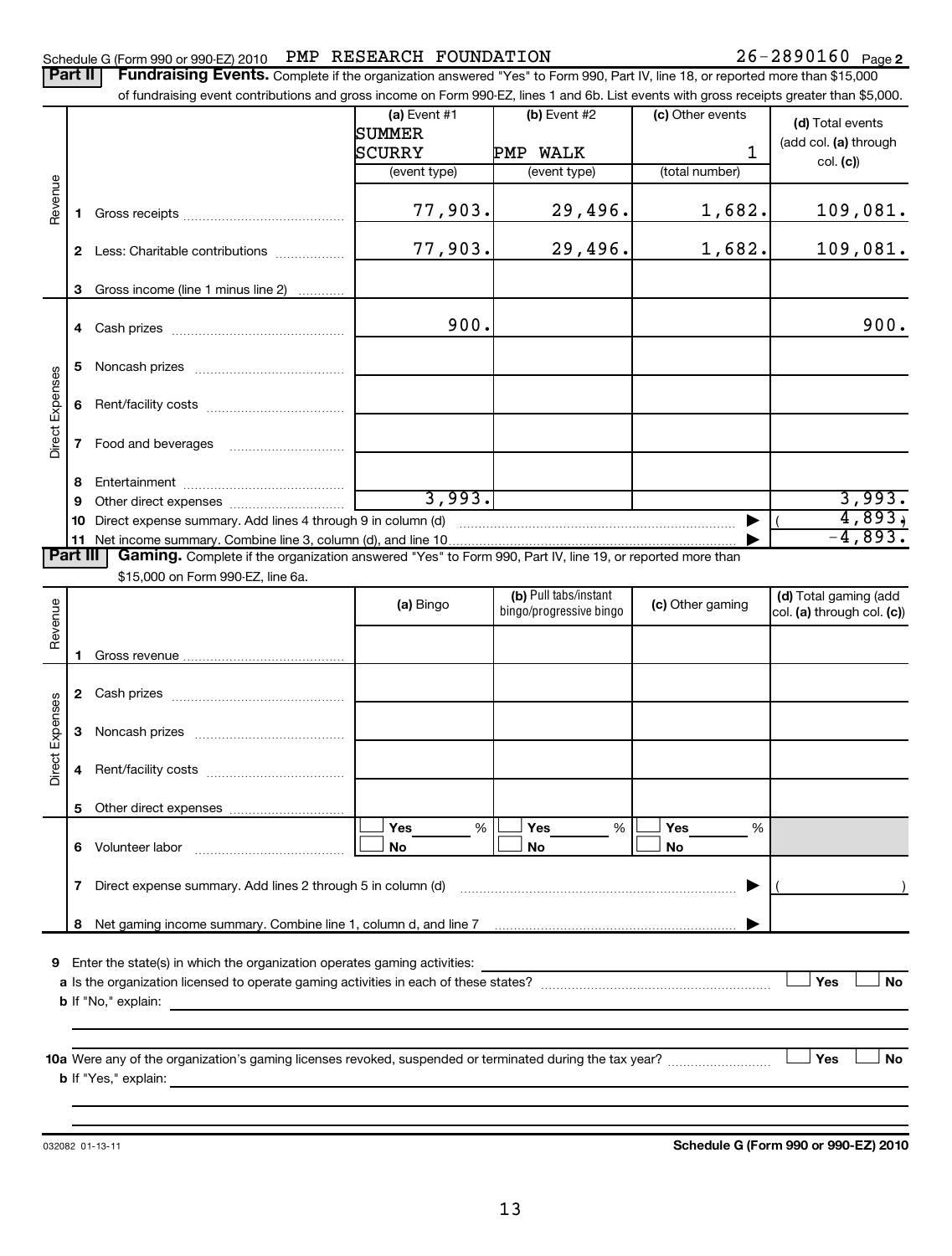|    | $26 - 2890160$<br>Schedule G (Form 990 or 990-EZ) 2010 PMP RESEARCH FOUNDATION                                                                                                                                                                                     |                 |     | Page 3                     |
|----|--------------------------------------------------------------------------------------------------------------------------------------------------------------------------------------------------------------------------------------------------------------------|-----------------|-----|----------------------------|
|    |                                                                                                                                                                                                                                                                    |                 | Yes | <b>No</b>                  |
|    | 12 Is the organization a grantor, beneficiary or trustee of a trust or a member of a partnership or other entity formed                                                                                                                                            |                 |     |                            |
|    |                                                                                                                                                                                                                                                                    |                 | Yes | <b>No</b>                  |
|    | <b>13</b> Indicate the percentage of gaming activity operated in:                                                                                                                                                                                                  |                 |     |                            |
|    |                                                                                                                                                                                                                                                                    | 1За             |     | %                          |
|    | b An outside facility measurements are constructed as a set of the set of the set of the set of the set of the                                                                                                                                                     | 13 <sub>b</sub> |     | %                          |
|    | 14 Enter the name and address of the person who prepares the organization's gaming/special events books and records:                                                                                                                                               |                 |     |                            |
|    | Name $\blacktriangleright$<br><u>and the state of the state of the state of the state of the state of the state of the state of the state of the state of the state of the state of the state of the state of the state of the state of the state of the state</u> |                 |     |                            |
|    | Address ><br><u>and the state of the state of the state of the state of the state of the state of the state of the state of the state of the state of the state of the state of the state of the state of the state of the state of the state</u>                  |                 |     |                            |
|    | 15a Does the organization have a contract with a third party from whom the organization receives gaming revenue?                                                                                                                                                   |                 | Yes | <b>No</b>                  |
|    |                                                                                                                                                                                                                                                                    |                 |     |                            |
|    | of gaming revenue retained by the third party $\triangleright$ \$ ___________________.                                                                                                                                                                             |                 |     |                            |
|    | c If "Yes," enter name and address of the third party:                                                                                                                                                                                                             |                 |     |                            |
|    |                                                                                                                                                                                                                                                                    |                 |     |                            |
|    | <u> 1989 - Andrea Stadt Britain, amerikansk politiker (</u><br>Name $\blacktriangleright$                                                                                                                                                                          |                 |     |                            |
|    | Address $\blacktriangleright$<br><u> 1989 - Johann Barbara, martin amerikan basal dan berasal dan berasal dalam basal dan berasal dalam berasal da</u>                                                                                                             |                 |     |                            |
| 16 | Gaming manager information:                                                                                                                                                                                                                                        |                 |     |                            |
|    | Name $\blacktriangleright$                                                                                                                                                                                                                                         |                 |     |                            |
|    |                                                                                                                                                                                                                                                                    |                 |     |                            |
|    | Gaming manager compensation > \$                                                                                                                                                                                                                                   |                 |     |                            |
|    |                                                                                                                                                                                                                                                                    |                 |     |                            |
|    | $\blacksquare$ Description of services provided $\blacktriangleright$                                                                                                                                                                                              |                 |     |                            |
|    |                                                                                                                                                                                                                                                                    |                 |     |                            |
|    |                                                                                                                                                                                                                                                                    |                 |     |                            |
|    | Director/officer<br>Employee<br>Independent contractor                                                                                                                                                                                                             |                 |     |                            |
|    |                                                                                                                                                                                                                                                                    |                 |     |                            |
|    | <b>17</b> Mandatory distributions:                                                                                                                                                                                                                                 |                 |     |                            |
|    | a Is the organization required under state law to make charitable distributions from the gaming proceeds to                                                                                                                                                        |                 |     |                            |
|    | retain the state gaming license?                                                                                                                                                                                                                                   |                 |     | $\Box$ Yes $\quad \Box$ No |
|    | b Enter the amount of distributions required under state law to be distributed to other exempt organizations or spent in the                                                                                                                                       |                 |     |                            |
|    | organization's own exempt activities during the tax year > \$                                                                                                                                                                                                      |                 |     |                            |
|    | <b>Part IV</b><br>Supplemental Information. Complete this part to provide the explanations required by Part I, line 2b, columns (iii) and (v), and Part III,                                                                                                       |                 |     |                            |
|    | lines 9, 9b, 10b, 15b, 15c, 16, and 17b, as applicable. Also complete this part to provide any additional information (see instructions).                                                                                                                          |                 |     |                            |
|    |                                                                                                                                                                                                                                                                    |                 |     |                            |
|    |                                                                                                                                                                                                                                                                    |                 |     |                            |
|    |                                                                                                                                                                                                                                                                    |                 |     |                            |
|    |                                                                                                                                                                                                                                                                    |                 |     |                            |
|    |                                                                                                                                                                                                                                                                    |                 |     |                            |
|    |                                                                                                                                                                                                                                                                    |                 |     |                            |
|    |                                                                                                                                                                                                                                                                    |                 |     |                            |
|    |                                                                                                                                                                                                                                                                    |                 |     |                            |
|    |                                                                                                                                                                                                                                                                    |                 |     |                            |
|    |                                                                                                                                                                                                                                                                    |                 |     |                            |
|    |                                                                                                                                                                                                                                                                    |                 |     |                            |
|    |                                                                                                                                                                                                                                                                    |                 |     |                            |
|    |                                                                                                                                                                                                                                                                    |                 |     |                            |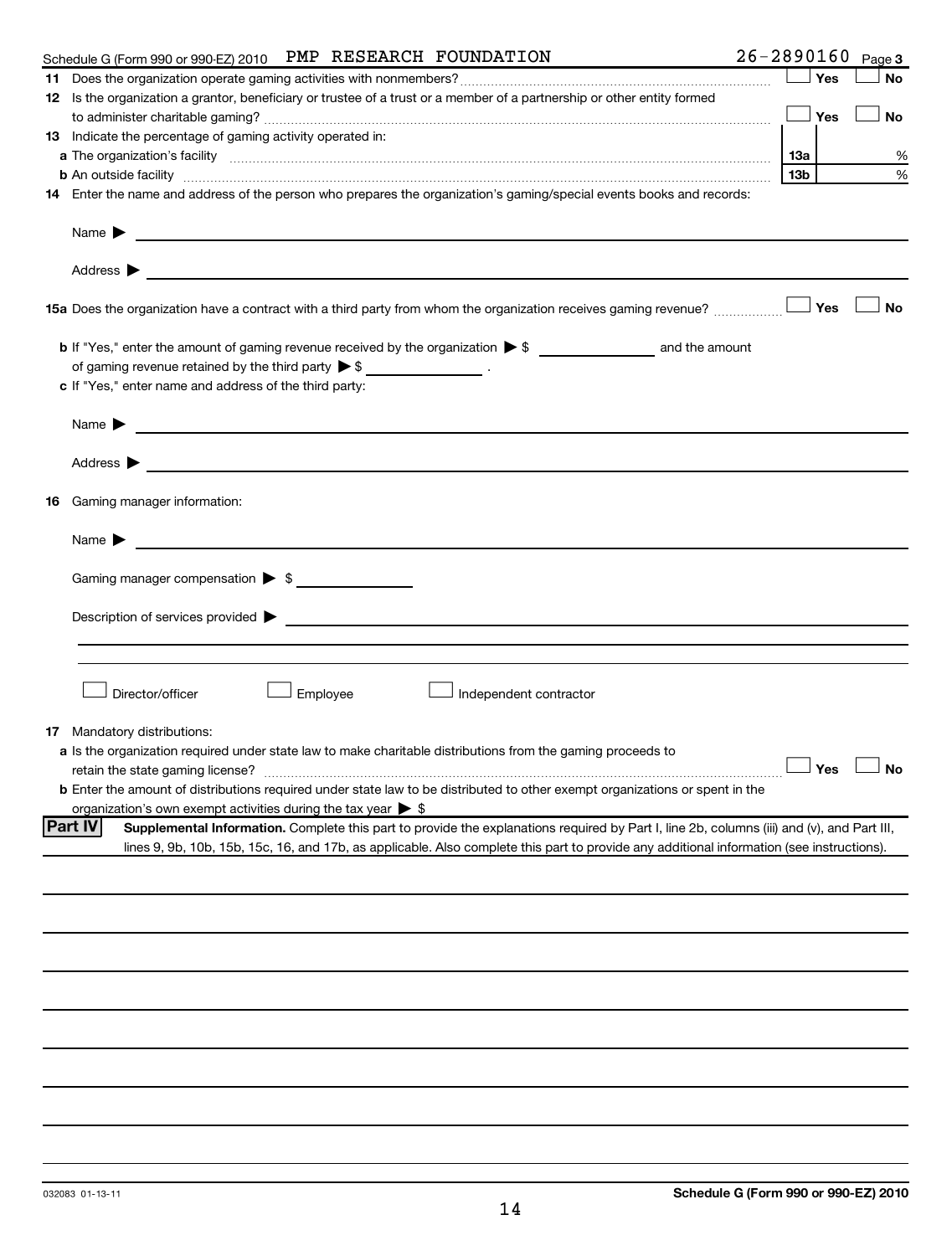| <b>FOOTNOTES</b>                                                                                                         | <b>STATEMENT</b>    |  |
|--------------------------------------------------------------------------------------------------------------------------|---------------------|--|
| FOUNDATION ACCOUNTING IS CASH BASIS. GRANTS<br>ARE RECORDED ON PART I, LINE 10 WHEN APPROVED                             |                     |  |
| TOTAL GRANTS APPROVED IN 2010 PER SCH O<br>LESS GRANT PAID IN JANUARY 2011<br>TOTAL GRANT EXPEDITURES REPORTED ON 990 EZ | 150,000.<br>50,000. |  |
| PART I, LINE 10 FOR 2010                                                                                                 | 100,000.            |  |

}}}}}}}}}}}}}}}}}}}}}}} }}}}}}}}}}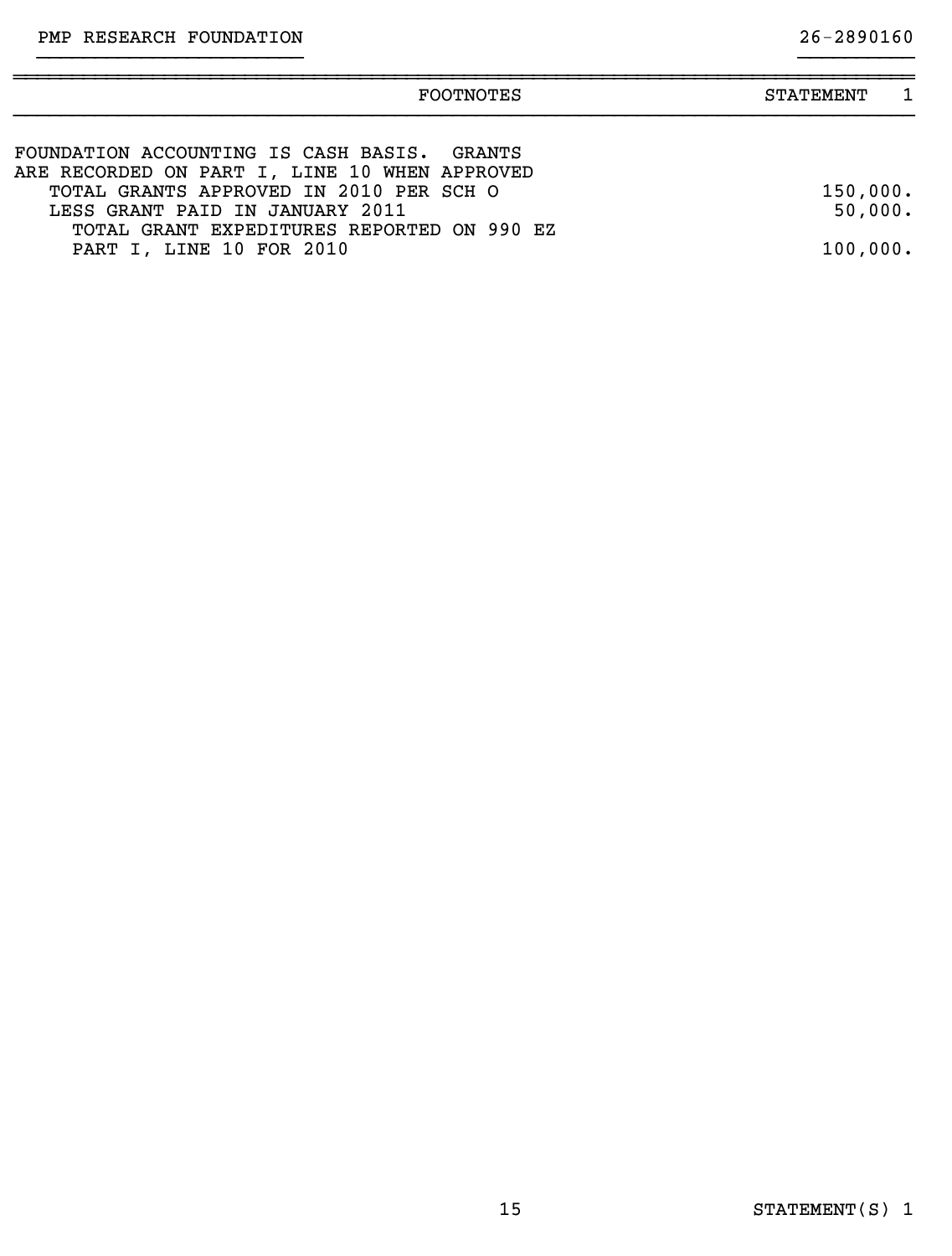032211 01-24-11 LHA For Paperwork Reduction Act Notice, see the Instructions for Form 990 or 990-EZ. Schedule O (Form 990 or 990-EZ) (2010) 16

# ACTIVITY CLASSIFICATION: RESEARCH - MICRORNA PROFILING OF CLINICALLY

DIFFERENT PSEUDOMYXOMA PERITONEI

## GRANTEE NAME: NATIONAL PSEUDOMYXOMA PERITONEI CENTER



2. RETURNS AND ALLOWANCES 0.  $3.$  LINE 1 LESS LINE 2  $19.$ 4. COST OF GOODS SOLD (LINE 13) 0. 5. GROSS PROFIT (LINE 3 LESS LINE 4) 19.

FORM 990-EZ, PART I, LINE 10, GRANTS AND ALLOCATIONS:

FORM 990-EZ, PART I, LINE 4, OTHER INVESTMENT INCOME:

ACTIVITY CLASSIFICATION: RESEARCH - TREATING PMP USING SMALL MOLECULE

INHIBITORS OF GEL-FORMING MUCIN

GRANTEE NAME: ZONGSHENG GUO, PHD, DIVISION OF SURGICAL ONCOLOGY

GRANTEE ADDRESS: UNIVERSITY OF PITTSBURGH PITTSBURGH, PA

GRANTEE RELATIONSHIP: NONE

PROPERTY DESCRIPTION: CASH

DATE OF GIFT: 06/10/10

AMOUNT GIVEN: 50,000.

Department of the Treasury Internal Revenue Service

INCOME:

Name of the organization

**(Form 990 or 990-EZ) Complete to provide information for responses to specific questions on Form 990 or 990-EZ or to provide any additional information. | Attach to Form 990 or 990-EZ. Open to Public SCHEDULE O Supplemental Information to Form 990 or 990-EZ**<br> **Supplemental Information for responses to specific questions on**<br> **EXECUS COMPAGE CONSTRUCT CONSTRUCT CONSUMING TO PUBLIC CONSUMING TO PUBLIC**<br> **EXECUS CONSUM** 

PMP RESEARCH FOUNDATION  $26-2890160$ 

**Employer identification number**

DESCRIPTION OF PROPERTY: AMOUNT:

INTEREST 596.



**Inspection**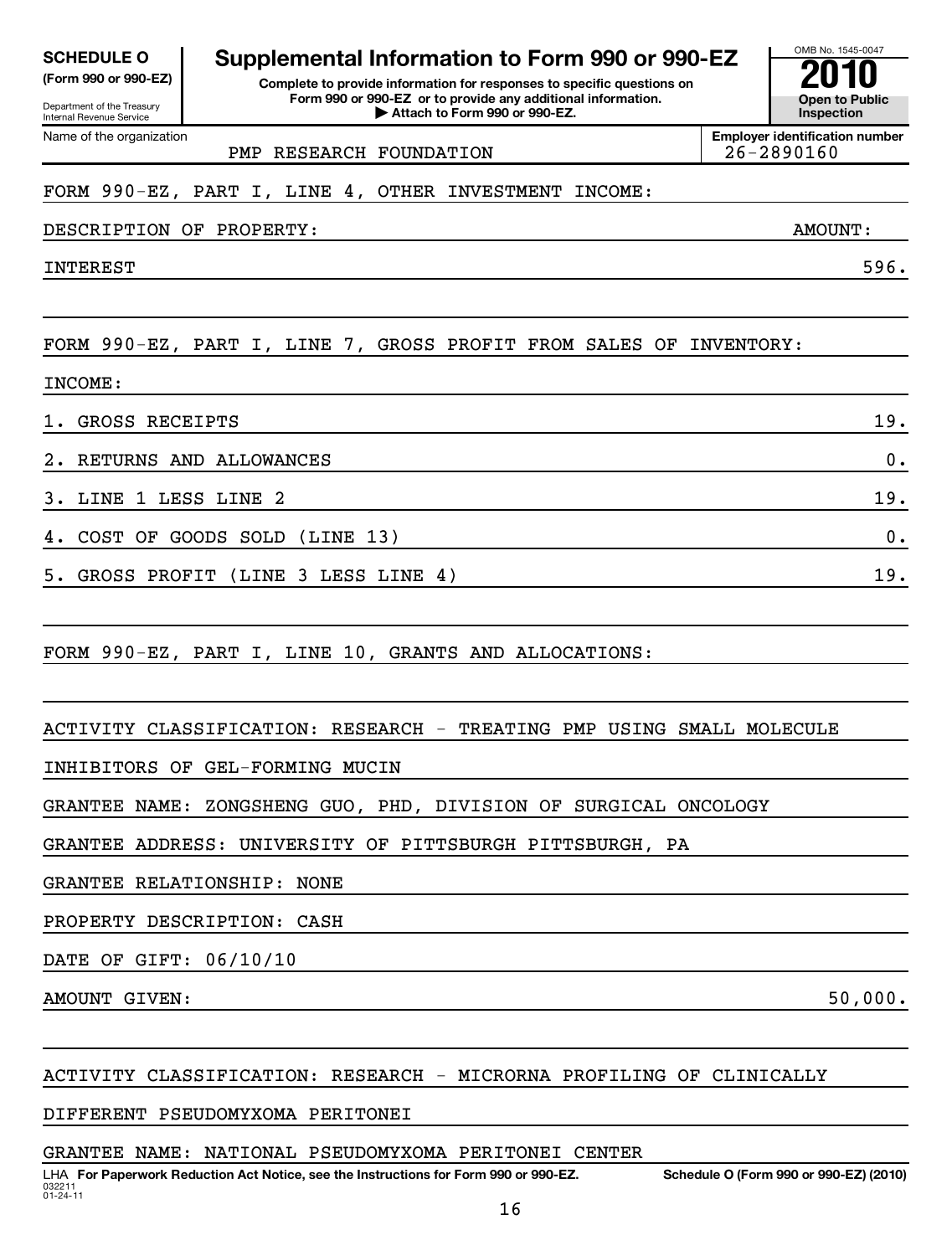| <b>SCHEDULE O</b> |          |  |
|-------------------|----------|--|
|                   | $\cdots$ |  |

Department of the Treasury Internal Revenue Service

**(Form 990 or 990-EZ) Complete to provide information for responses to specific questions on Form 990 or 990-EZ or to provide any additional information. | Attach to Form 990 or 990-EZ. Open to Public Supplemental Information to Form 990 or 990-EZ**<br> **Supplemental Information for responses to specific questions on**<br> **2010**<br> **2010**<br> **2010**<br> **2010**<br> **2010**<br> **2010** 



Name of the organization

PMP RESEARCH FOUNDATION  $\vert$  26-2890160

**Employer identification number**

## GRANTEE ADDRESS: BASINGSTOKE & N HAMPSHIRE HOSPITAL NHS FOUNDTN TRST & CANC

## BASINGSTOKE, BASINGSTOKE & S HAMPTON, UNITED KINGDOM

GRANTEE RELATIONSHIP: NONE

PROPERTY DESCRIPTION: CASH

DATE OF GIFT: 06/10/10

AMOUNT GIVEN: 50,000.

## ACTIVITY CLASSIFICATION: RESEARCH - TRANSLATION BIOLOGY OF PSEDUOMYXOMA

### PERITONEI

GRANTEE NAME: A MANSFIELD,MD, R MILLER,MD,MS, J MOLINA,MD,PHD,

F QUEVADO,MD

GRANTEE ADDRESS: DEPT OF RADIATION ONCOLOGY & DIV OF MEDICAL ONCOLOGY, MAYO

ROCHESTER, MN

GRANTEE RELATIONSHIP: NONE

PROPERTY DESCRIPTION: CASH

DATE OF GIFT: 01/01/11

AMOUNT GIVEN: 50,000.

TOTAL INCLUDED ON FORM 990-EZ, LINE 10 150,000.

## FORM 990-EZ, PART I, LINE 16, OTHER EXPENSES:

| DESCRIPTION OF OTHER EXPENSES:                                                        | AMOUNT:                                |
|---------------------------------------------------------------------------------------|----------------------------------------|
| BANK SERVICE CHARGES                                                                  | 425.                                   |
| COMMUNICATION                                                                         | 40.                                    |
| LICENSE & FEES                                                                        | 475.                                   |
| MERCHANT FEES                                                                         | 1,703.                                 |
| WEBSITE & IT                                                                          | 9,203.                                 |
| LUAL For Department Poduction Act Notice, can the Instructions for Form 000 or 000 FZ | Schodule O (Ferm 000 or 000 FZ) (2010) |

032211 01-24-11 LHA For Paperwork Reduction Act Notice, see the Instructions for Form 990 or 990-EZ. Schedule O (Form 990 or 990-EZ) (2010)